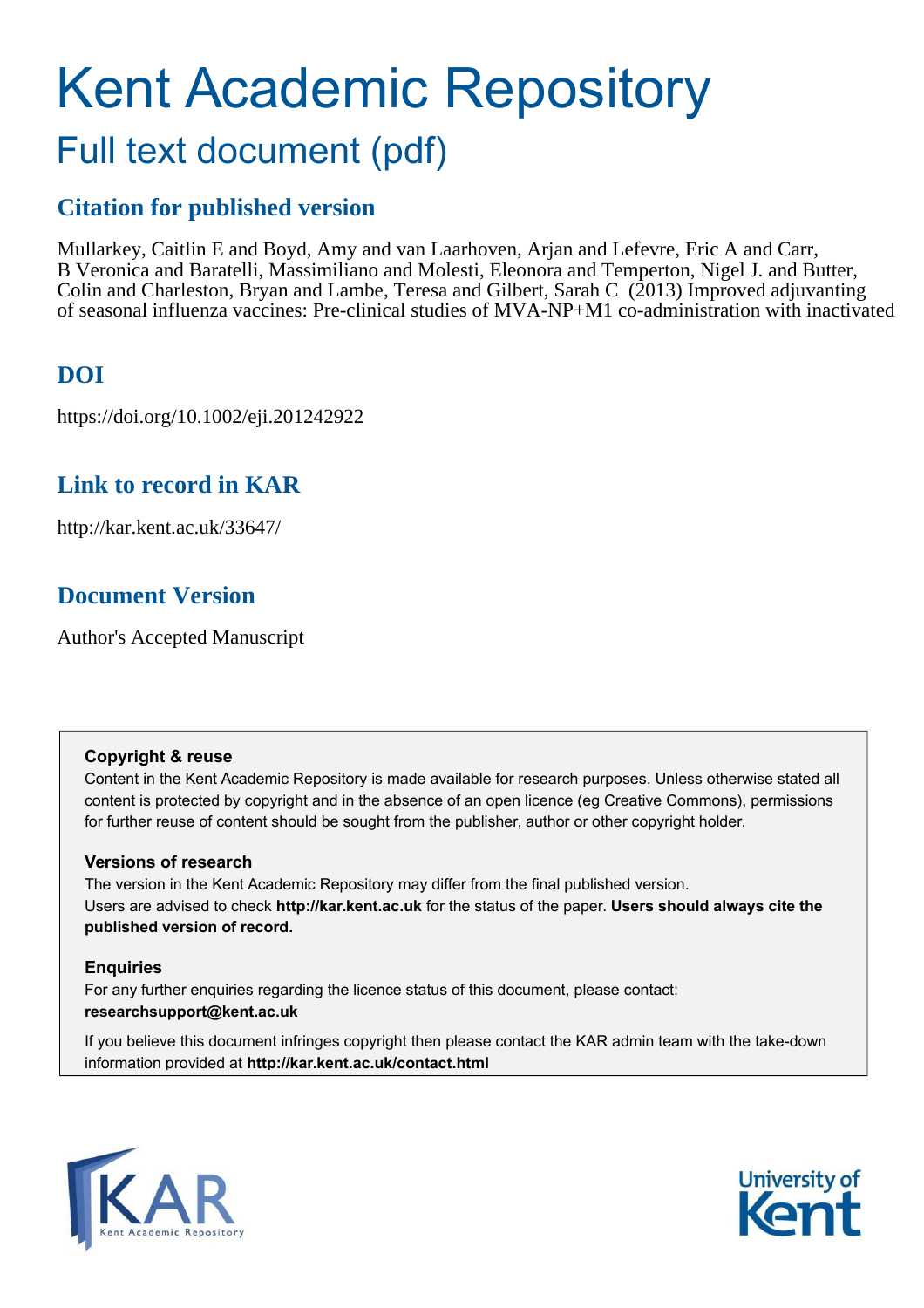### **Improved adjuvanting of seasonal influenza vaccines: Pre-clinical studies of MVA-NP+M1 co-administration with inactivated influenza vaccine**

Caitlin E. Mullarkey<sup>1</sup>, Amy Boyd<sup>1</sup>, Arjan van Laarhoven<sup>1</sup>, Eric A. Lefevre<sup>2</sup>, B. Veronica Carr<sup>2</sup>, Massimiliano Baratelli<sup>3</sup>, Eleonora Molesti<sup>4</sup>, Nigel J. Temperton<sup>4</sup> Colin <u>Butter<sup>2</sup>, Bryan Charleston<sup>2</sup>, Teresa <u>Lambe<sup>1</sup>, Sarah C. Gilbert</u><sup>1</sup></u>

<sup>1</sup>Jenner Institute, Old Road Campus Research Building, Oxford, UK; <sup>2</sup>Pirbright Institute, Compton laboratory, UK

<sup>3</sup>Centre de Recerca en Sanitat Animal (CReSA), Barcelona, Spain

<sup>4</sup> Viral Pseudotype Unit, Medway School of Pharmacy, University of Kent, Chatham Maritime, Kent, UK

Key words: adjuvants, Influenza vaccines,T cells, Vaccination

Abbreviations AdHu5, human adenovirus serotype 5; ChAdOx1, chimpanzee adenoviral vector; CTL, cytotoxic T lymphocyte; EU, ELISA unit; HAI, hemagglutination inhibition; HPAI, Highly pathogenic avian influenza; M1, matrix protein; MVA, modified vaccinia Ankara; NP, nucleoprotein; OVA, ovalbumin; PBMC, peripheral blood mononuclear cell; PFU, plaque forming units; RT, Room Temperature; SFUs, spot forming units; TIV, trivalent inactivated vaccine; io; in ovo.

Corresponding address: Caitlin E. Mullarkey, The Jenner Institute, Old Road Campus Research Building, Oxford, Ox3 7DQ, United Kingdom Telephone +44- 1865617639

Fax +44-1865617608 e-mail: [caitlin.mullarkey@ndm.ox.ac.uk](mailto:caitlin.mullarkey@ndm.ox.ac.uk) 

Received: August 16, 2012; Revised: February 26, 2013; Accepted: April 10, 2013

This article has been accepted for publication and undergone full peer review but has not been through the copyediting, typesetting, pagination and proofreading process, which may lead to differences between this version and the Version of Record. Please cite this article as an 'Accepted Article', doi: 10.1002/eji.201242922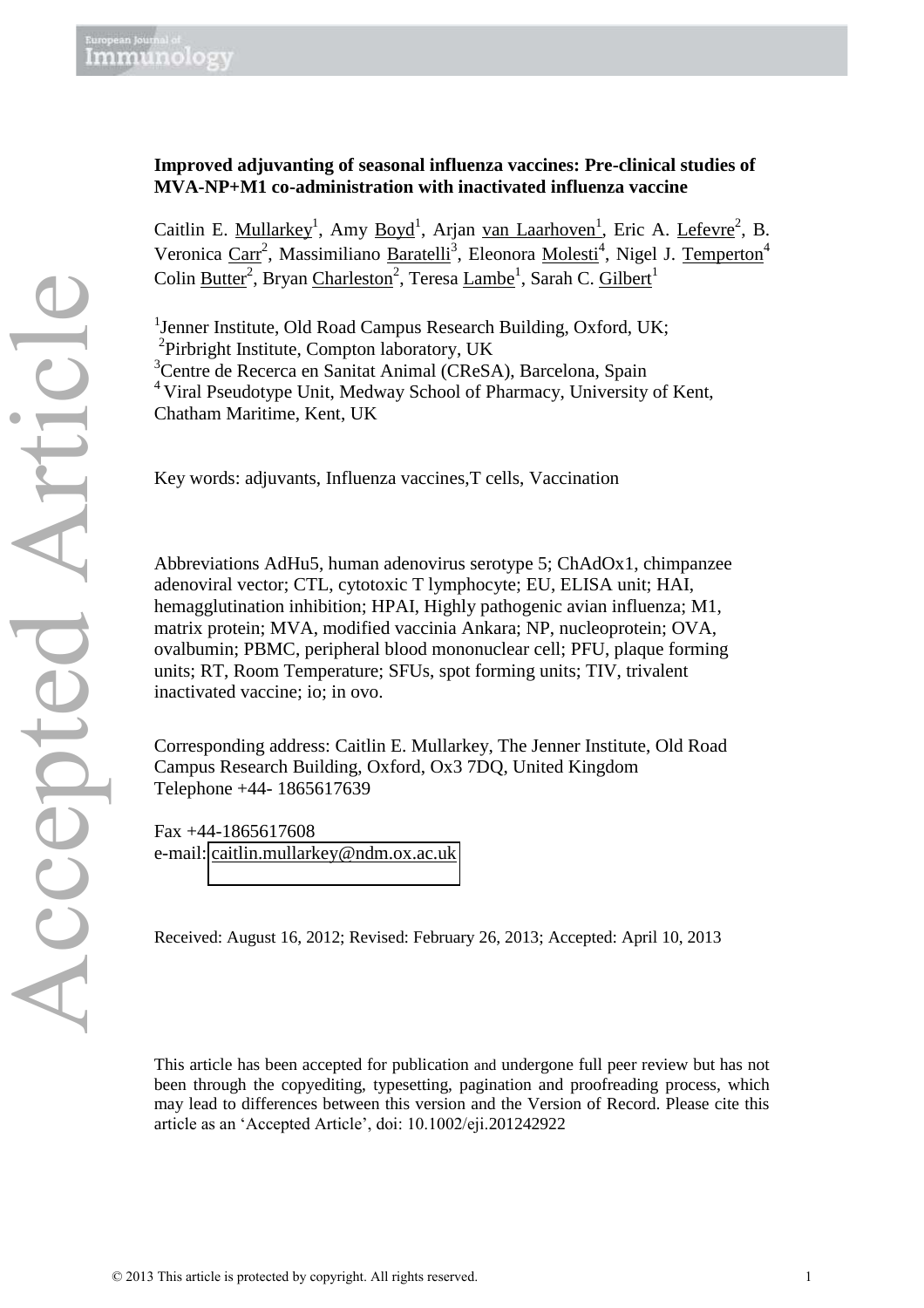#### **Summary**

Licensed seasonal influenza vaccines induce antibody responses against influenza hemagglutinin that are limited in their ability to protect against different strains of influenza. Cytotoxic T lymphocytes (CTLs) recognizing the conserved internal nucleoprotein (NP) and matrix protein (M1) are capable of mediating a crosssubtype immune response against influenza. Modified vaccinia virus Ankara encoding NP and M1 (MVA-NP+M1) is designed to boost pre-existing T-cell responses in adults in order to elicit a cross-protective immune response. We examined the co-administration of hemagglutinin (HA) protein formulations and candidate MVA-NP+M1 influenza vaccines in murine, avian, and swine models. Antibody responses post-immunization were measured by ELISA and pseudotype neutralization assays. Here we demonstrate that MVA-NP+M1 can act as an adjuvant enhancing antibody (Ab) responses to HA while simultaneously inducing potent T-cell responses to conserved internal antigens. We show that this regimen leads to the induction of cytophilic Ab isotypes that are capable of inhibiting hemagglutination and in the context of H5 exhibit cross-clade neutralization. The simultaneous induction of T cells and antibody responses has the potential to improve seasonal vaccine performance and could be employed in pandemic situations.

#### **Introduction**

For the past 60 years vaccination has and continues to be the main method to combat both seasonal and pandemic influenza. While the strains included in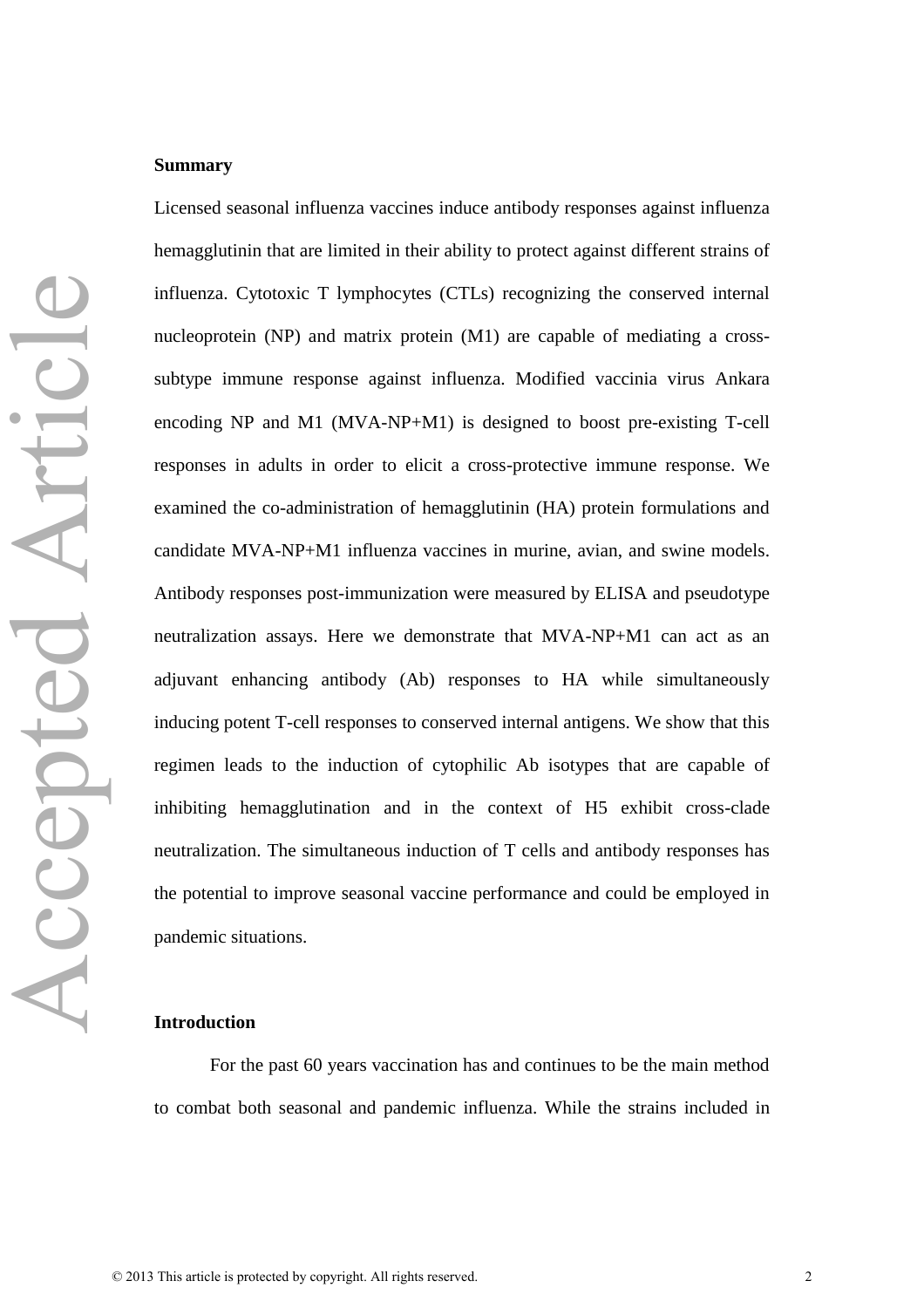seasonal influenza vaccines are updated regularly, in over half a century there have been few changes in the overall vaccination strategy. It is well established that licensed influenza vaccines work by eliciting neutralizing antibodies against the surface hemagglutinin (HA) protein, yet these antibodies confer little or no protection against distinct subtypes [\[1\]](#page-28-0). Subsequently the efficacy of existing vaccines is highly dependent on correctly matching vaccine strains with circulating influenza strains [\[2\]](#page-28-1). Protection rates vary year-to-year and are estimated in healthy adults to be between 60-90% when the strains are correctly matched [\[3\]](#page-28-2). However, a recent meta-analysis assessing the efficacy and effectiveness of seasonal influenza vaccines suggests that protection rates may be overestimated [\[4\]](#page-28-3). Moreover, protection rates in the elderly are even lower despite the fact that this demographic accounts for 90% of influenza-related mortality and is a key target in vaccination campaigns [\[4\]](#page-28-3). There is a vital need to develop more effective influenza vaccines and to re-evaluate influenza vaccination strategies especially in regards to pandemic preparedness.

"Universal flu vaccines" that elicit cross-protective immunity have long been the goal of researchers [\[5\]](#page-28-4). There is abundant evidence, in animal models, that CD8<sup>+</sup> T cells can mediate cross-protective influenza immunity. While there is substantially less evidence in humans, a study published in 1983 by McMichael et al. demonstrated that CTL activity correlates with reduced influenza viral shedding in the absence of antibodies to HA and NA [\[6\]](#page-28-5). More recently the results from a study by Wilkinson et al indicated that pre-existing CD4<sup>+</sup> T-cell responses to influenza internal proteins were associated with lower viral shedding and less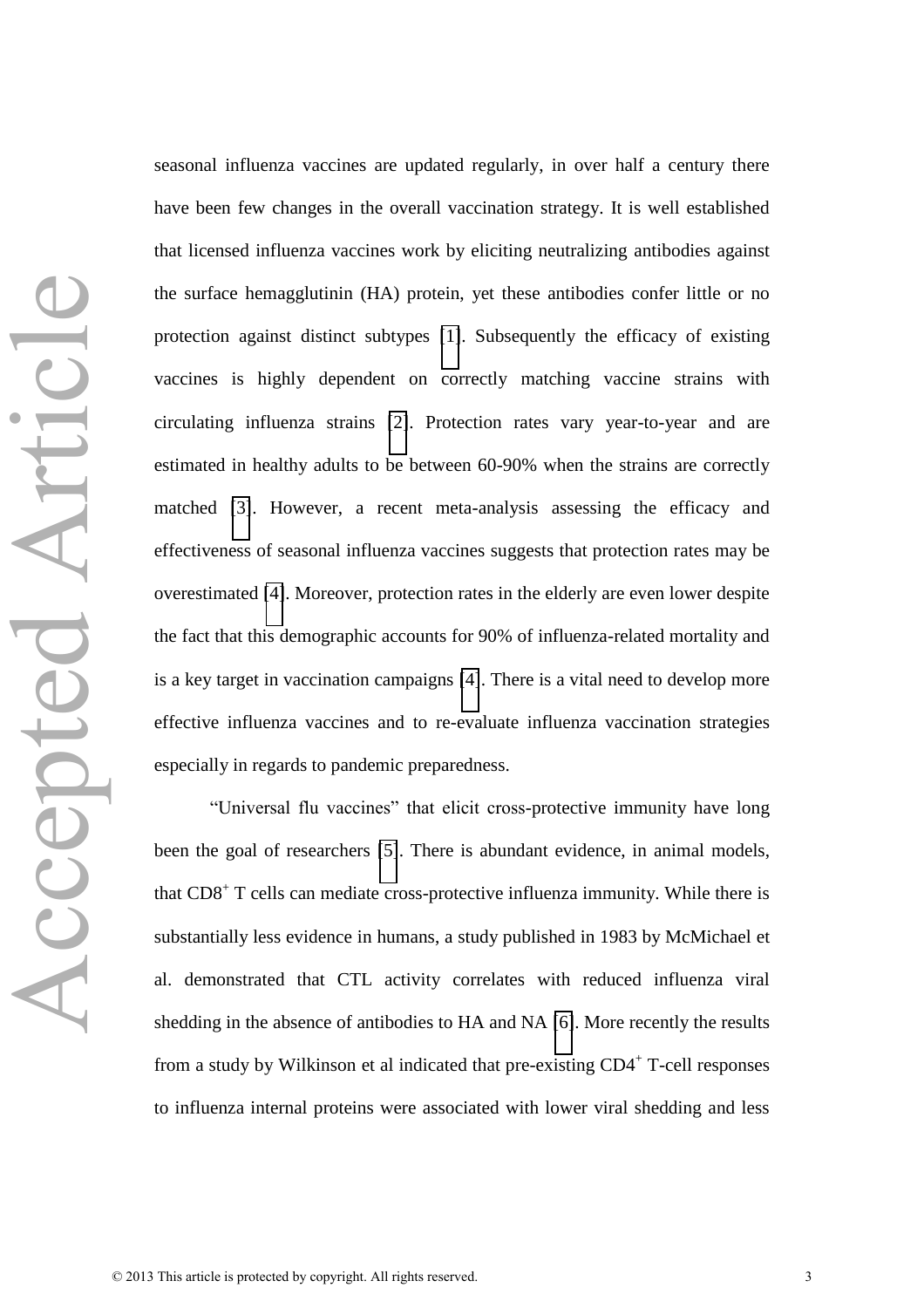severe illness in a human challenge model [\[7\]](#page-28-6). Natural influenza infection does induce some cross-protective immunity, yet this  $CDS<sup>+</sup> T-cell-mediated immunity$ has been shown to be short-lived [\[8\]](#page-28-7). Together these studies suggest that a vaccine capable of boosting cross-reactive T-cell responses to conserved internal antigens of influenza has the potential to modify or prevent disease. modified vaccinia Ankara encoding NP and M1 (MVA-NP+M1) is a novel candidate influenza vaccine. A Phase I study demonstrated the viral vectored vaccine to be safe, immunogenic, and capable of boosting antigen specific  $CD8<sup>+</sup>$  T cells [\[9\]](#page-28-8). In a Phase IIa vaccination and influenza challenge study, MVA-NP+M1 additionally demonstrated clinical efficacy in healthy adult volunteers [\[10\]](#page-28-9). A coadministration regimen could have the advantage of simultaneously inducing cellmediated and humoral immunity. Using three animal models, we explored coadministration of MVA-NP+M1 with various HA protein formulations and characterized the immunogenicity of this regimen in mice, chickens, and pigs. Our data suggests that MVA-NP+M1 acts as an adjuvant, enhancing Ab responses to HA while simultaneously inducing T-cell response to NP and M1.

#### **Results**

MVA-NP+M1 improves the immunogenicity of trivalent inactivated vaccine (TIV) in a murine model.

 To address the limitations of current vaccines, we evaluated the coadministration of licensed TIV with our candidate T-cell vaccine MVA-NP+M1 as a clinically relevant vaccination strategy to enhance the immune response to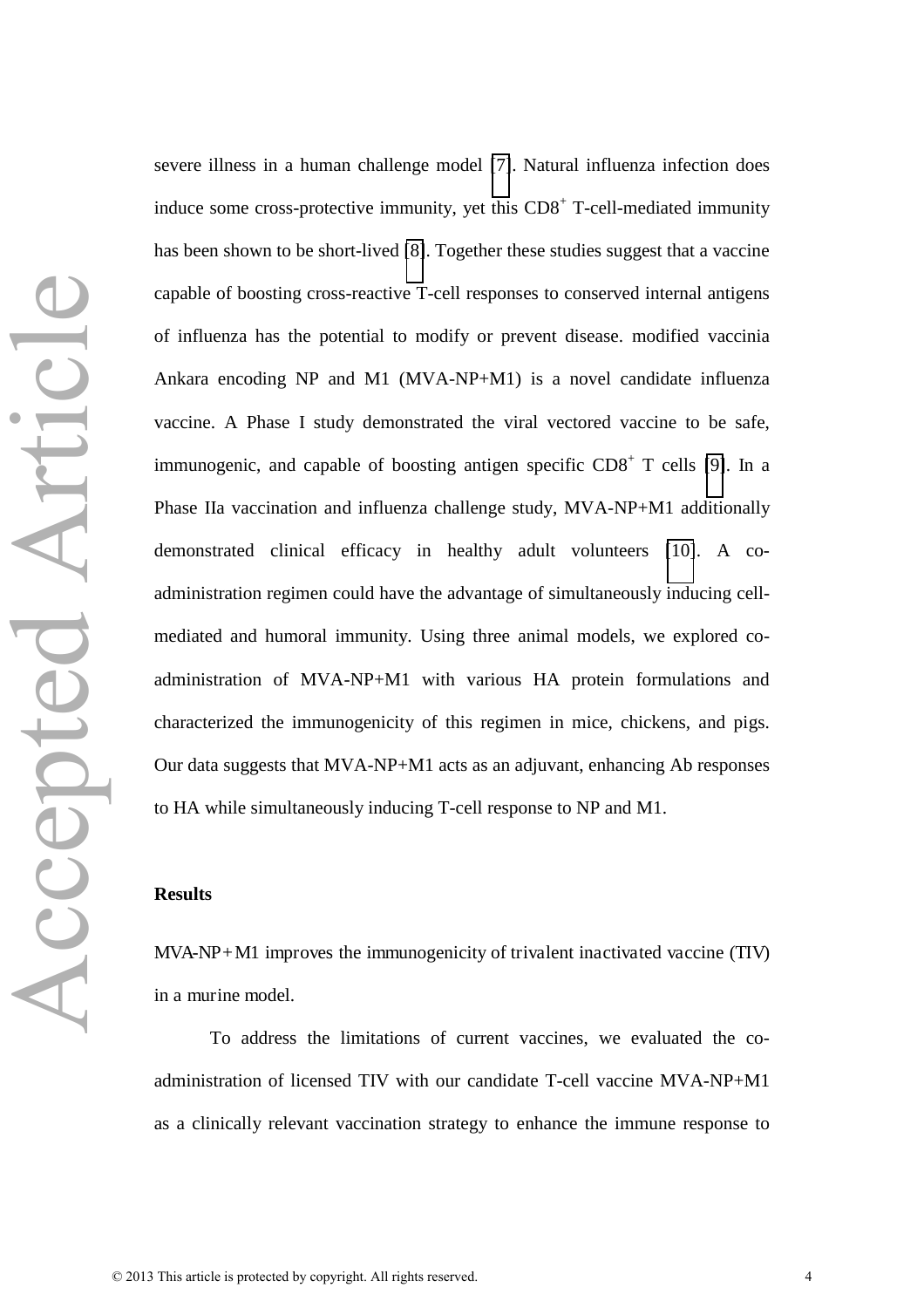influenza and improve vaccine efficacy. Mice were immunized i.m. with  $0.2 \mu$ g TIV with or without  $10^6$  plaque forming units (PFU) MVA-NP+M1. Serum IgG titers were assayed 2 weeks post-immunization (i.m.x) in response to TIV by ELISA. After a single vaccination, mice receiving TIV+MVA-NP+M1 possessed significantly higher anti-TIV titers (median 1966 Relative Elisa Units (EUs)) than mice receiving TIV alone (median 260 EUs Fig. 1A). This represents > 7-fold increase in antibody-titers (Fig. 1A). To ensure that co-administration did not interfere with T-cell responses, ex vivo IFN- $\gamma$  ELISPOT responses to a pool of NP peptides were measured using splenocytes at 2 weeks post-immunization All mice had measurable responses to NP but no significant differences were observed between mice receiving MVA-NP+M1 alone (median 160 spot forming units (SFUs)) and mice receiving TIV+MVA-NP+M1 (median 154 SFUs, Fig. 1B). Together these data suggested that co-administration enhances humoral responses to TIV while eliciting potent cellular responses to conserved internal antigens.

 Having observed a clear difference in the magnitude of the antibody response when TIV is co-administered with MVA-NP+M1, dose escalation and de-escalation experiments were carried out. C57BL/6 mice were immunized i.m. with a range of TIV doses and serum IgG titers were assayed 2 weeks postimmunization to TIV by ELISA. At all doses of TIV mice receiving TIV+MVA-NP+M1 possessed significantly higher anti-TIV antibody titers than mice receiving TIV alone (Fig. 1C). Moreover, an increased dose of TIV in the coadministration group lead to increased antibody titers  $(1 \mu g)$  and  $1.5 \mu g$ TIV+MVA-NP+M1 median titers 2811 and 5904 EUs). Responses to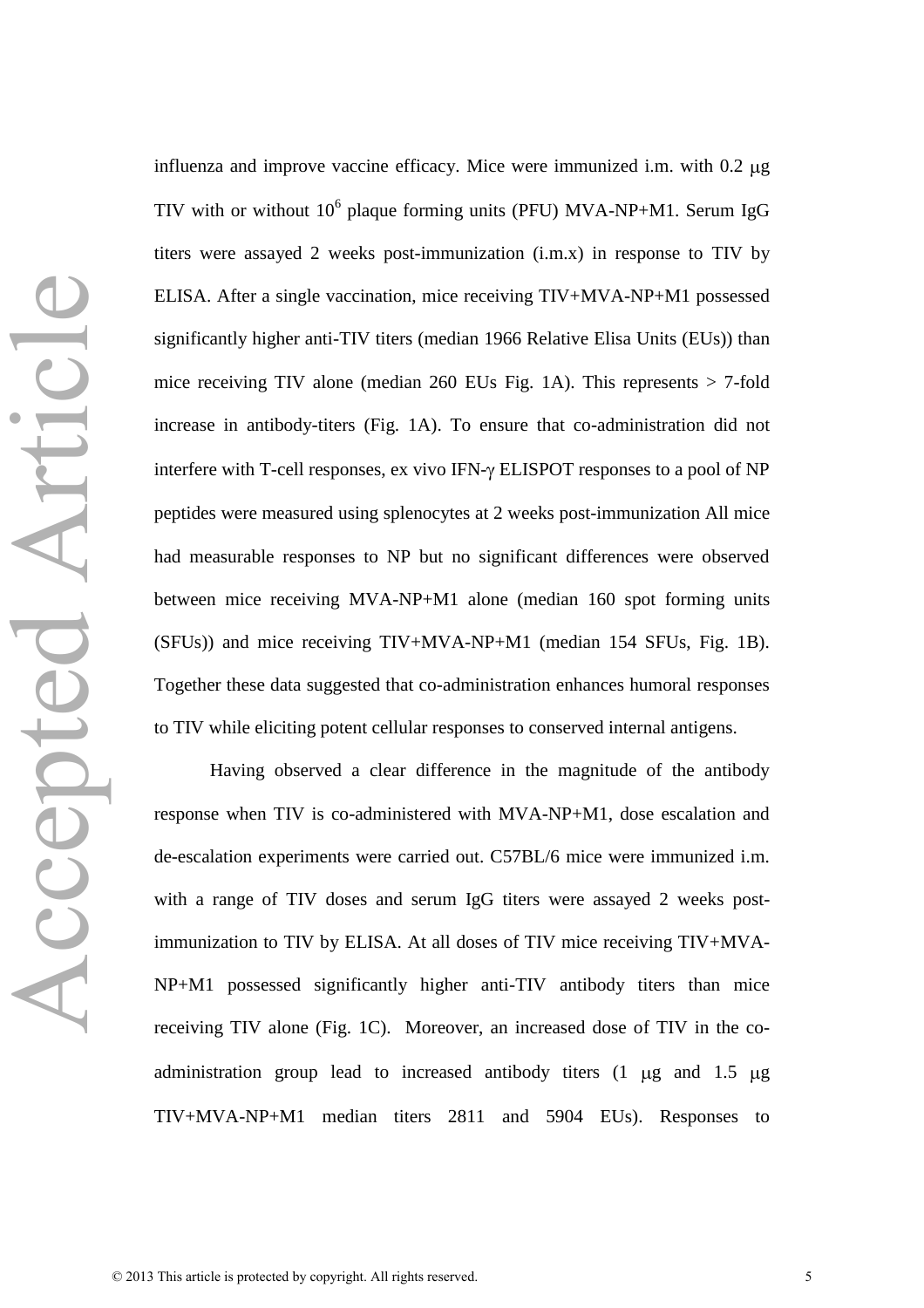recombinant H1 HA (A/California/04/09) measured by ELISAs mirrored those observed with TIV indicating that serum antibody responses were specific to HA components of TIV (data not shown).

#### Longevity of Ab responses

To further investigate the immunogenicity of TIV+MVA-NP+M1 coadministration, we sought to establish whether enhanced Ab responses are maintained over time. Ab responses induced by co-administration were measured at 2, 8, 16, and 24 weeks post-immunization for 4 doses of TIV. For all treatment groups peak Ab response was seen at 8 weeks post-immunization (Fig. 2A-D). For mice immunized with  $0.2 \mu g$ , 1  $\mu g$ , and 1.5  $\mu g$  TIV Ab responses in mice receiving TIV+MVA-NP+M1 were significantly higher than mice receiving TIV alone at all time points (Fig. 2B-D). Taken together these data suggest that MVA-NP+M1 co-administration adjuvants the Ab response to TIV and this enhanced Ab response persists up to 6 months post-immunization At 2 weeks postimmunization, anti-TIV Ab titers for 1.5 µg TIV+MVA-NP+M1 (median 5904 EUs, Fig. 2D) were significantly higher than both  $0.2 \mu$ g TIV+MVA-NP+M1 (median 3030 EUs, Fig. 2B) and 1  $\mu$ g TIV+MVA-NP+M1 (median 2811 EUs, Fig. 2C). However, there was no significant difference in peak Ab titers achieved at 8 weeks at these 3 doses (medians 5087, 6755, 5574 EUs respectively, Fig. 2B-D). This observation also held at 16 weeks and 24 weeks post-immunization (Fig. 2B-D). These results indicate that we have reached maximal titers achievable with a single vaccination and suggest that MVA-NP+M1 reduces the amount of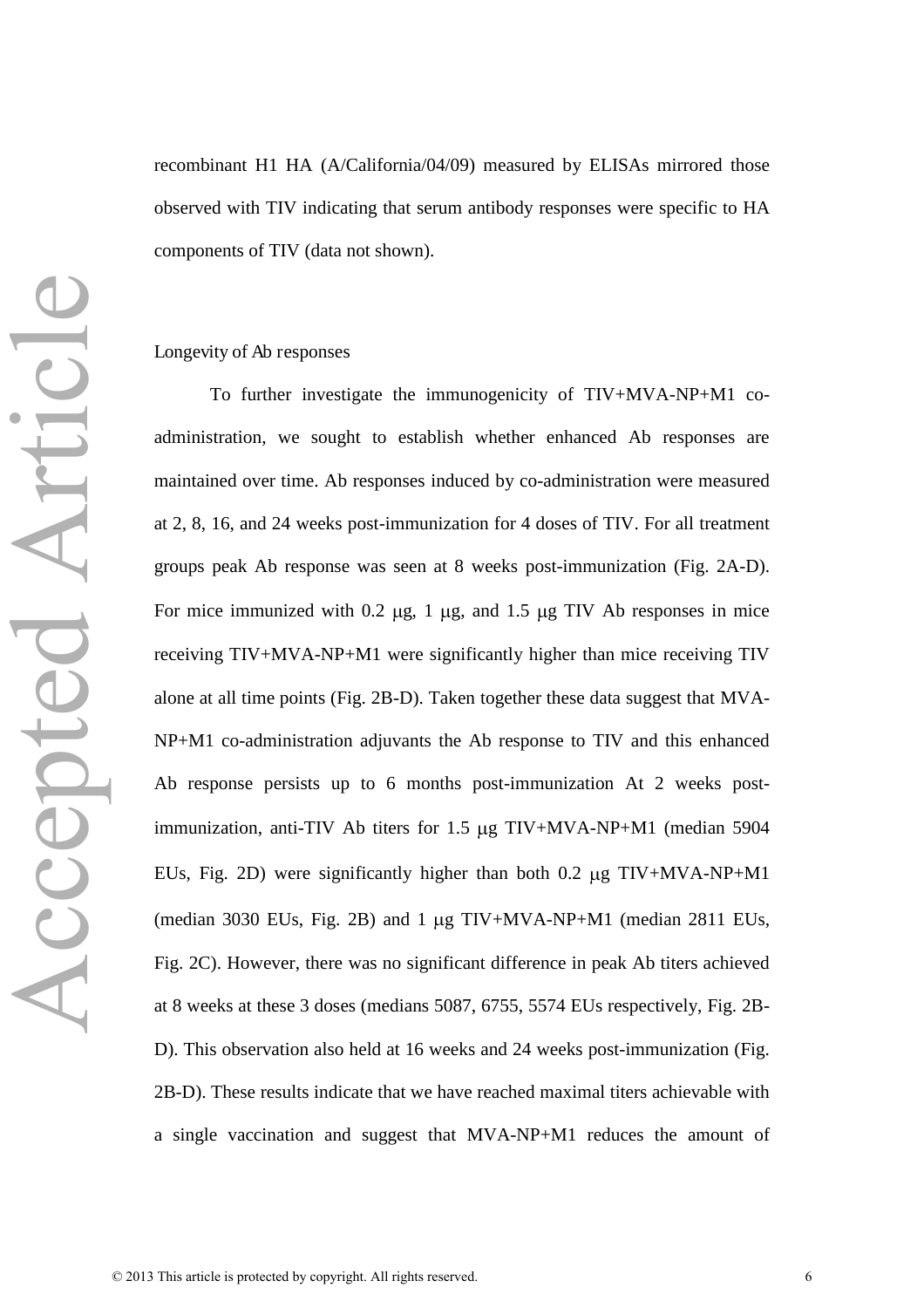antigen needed to achieve high Ab titers. To evaluate IgG Ab isotypes induced by TIV+MVA-NP+M1 co-administration, isotype ELISAs were carried out using the serum of mice immunized with two different doses of TIV or TIV+MVA-NP+M1 at 8 weeks post-immunization when peak Ab titers are observed. IgG2a/IgG1 ratios were calculated and mice immunized with TIV+MVA-NP+M1 had significantly higher ratios of IgG2a/IgG1 as compared to mice immunize with TIV alone (Supporting Information Fig. S1).

The adjuvanting effect of the candidate vaccine MVA-NP+M1 relies on both local and systemic factors

 In the data presented thus far, TIV and MVA-NP+M1 were mixed and administered in the same syringe. In order to dissect the underlying mechanism it is useful to examine whether this co-formulation is necessary for co-induction of cellular and humoral responses. To determine the optimal administration regimen we employed 3 different administration routes: mixed, separate flank, and adjacent (Materials and Methods). Serum IgG titers were assayed in response to TIV by ELISA at 2 weeks post-immunization Mice immunized with  $0.2 \mu g$  TIV+ MVA-NP+M1 in separate flanks possessed significantly higher titers of anti-TIV Ab than mice immunized with  $0.2 \mu$ g TIV alone (medians 596 and 178 EUs respectively, Fig.3A). Similarly, mice immunized with both TIV+MVA-NP+M1 via the adjacent route (Materials and Methods) possessed significantly higher titers of anti-TIV Ab than mice immunized with 0.2 µg TIV alone (medians 1857 and 178 EUs respectively, Fig.3A). When Ab titers are compared across all three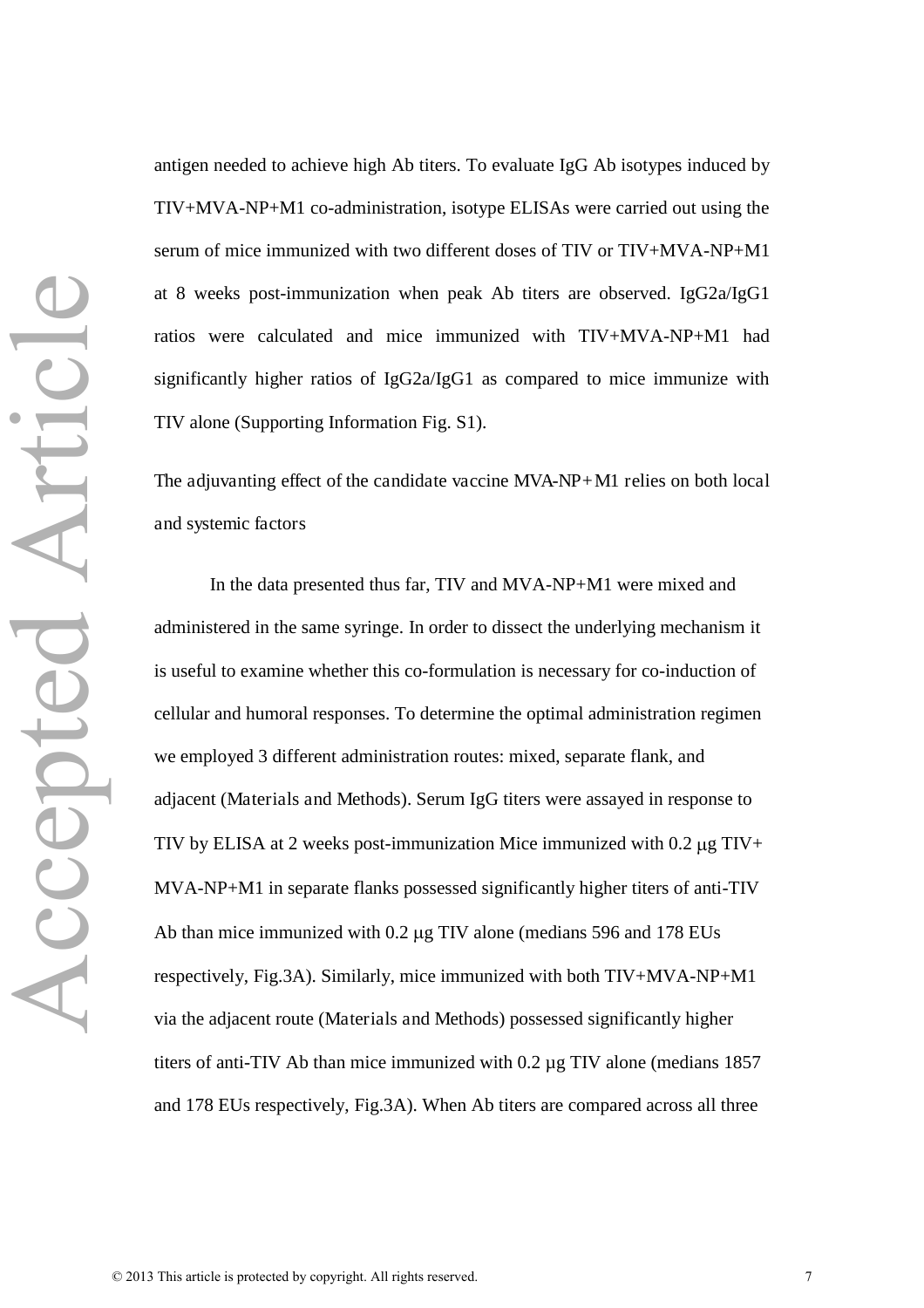regimens at 2 weeks post-immunization there was no significant difference in titers between the adjacent and mixed administration route (medians 1857 and 1880 EUs respectively, Fig.3A). However, Ab titers for mice immunized with TIV+MVA-NP+M1 in separate flanks were significantly lower than mice immunized adjacently (medians 596 and 1857 EUs respectively, Fig.3A) and via the mixed regimen (medians 596 and 1880 EUs respectively, Fig.3A). Therefore while an enhanced Ab response was observed when mice received both vaccines in separate flanks (Fig.3A) these titers were 3-fold lower than the titers reached when mice received both vaccines in the same flank (Fig.3A). Therefore magnitude of the Ab response is influenced not only by local, but additionally by systemic factors.

Class-switched antibody responses can be initiated through the extrafollicular or the germinal center pathway[\[11\]](#page-28-10). Having determined that TIV+MVA-NP+M1 co-administration leads to an enhanced Ab response that persists over time, we next evaluated differences in vaccination regimens at the germinal center level. Mice immunized with TIV or TIV+MVA-NP+M1 were sacrificed at days 7, 9, and 11; lymph nodes were isolated and single cells were surfaced stained for germinal center B cells (defined as  $B220^+$ , CD-95<sup>+</sup> GL-7<sup>+</sup>, Supporting Information Fig. S5). There were significantly higher percentages of germinal center B cells in mice receiving TIV+MVA-NP+M1 as compared to TIV only at all time points in inguinal draining lymph nodes (Fig.3B).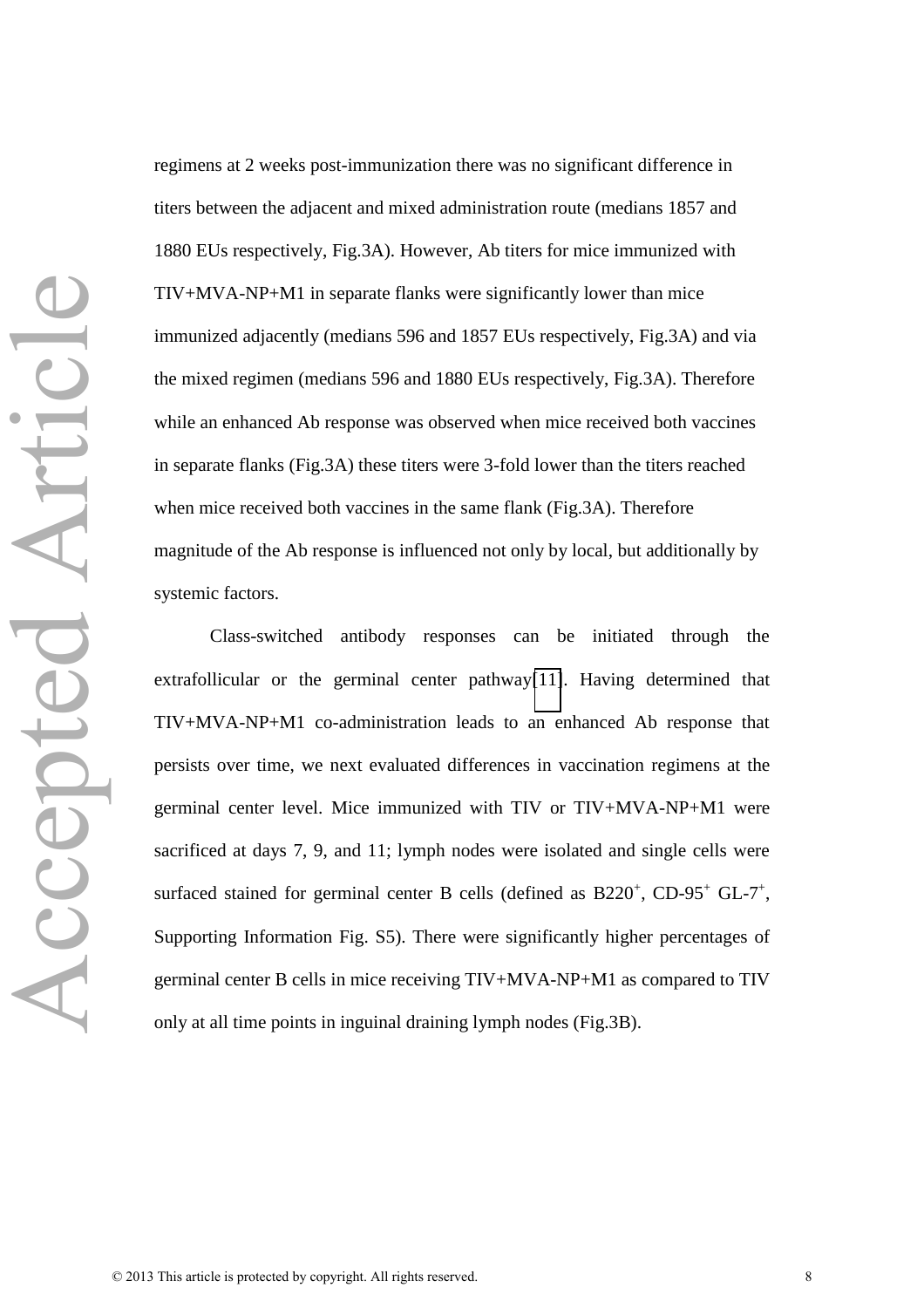With evidence that our co-administration regimen induces high levels of serum IgG antibodies specific to the homologous TIV components, we additionally sought to evaluate whether these serum antibodies exhibited hemagglutination inhibition (HAI) activities. The ability of serum antibodies to inhibit hemagglutination is considered a functional antibody response. We determined homologous HAI titers against all three influenza virus components of the 2010-2011 TIV using serum samples collected at 2 weeks post-immunization (Table 1). More serum samples from mice receiving TIV+MVA-NP+M1 displayed intact HAI responses than mice receiving TIV alone (Table 1, where an intact response is defined as  $HAI \geq 20$ ). Most serum samples failed to react with B component (B/Brisbane/60/08) (Table 1). When geometric mean titers were calculated against each individual virus, HAI titers for mice receiving TIV+MVA-NP+M1 were significantly higher than mice receiving TIV alone for A/California/07/09 and A/Perth/16/09 viruses (Table 2). These results demonstrate that functional antibodies are induced by the co-administration regimen and serum antibodies from mice receiving TIV+MVA-NP+M1 vaccines display greater HAI activities. We then went on to conduct homologous influenza virus challenge experiments to determine the relative protective efficacy of the coadministration regimen. Mice were immunized with 0.2 µg TIV or 0.2 µg TIV+MVA-NP+M1 and challenged by intranasal administration with A/England/195/09 (H1N1) six months after vaccination. Mice receiving TIV-MVA-NP+M1 lost less body weight than mice in the naïve and TIV only groups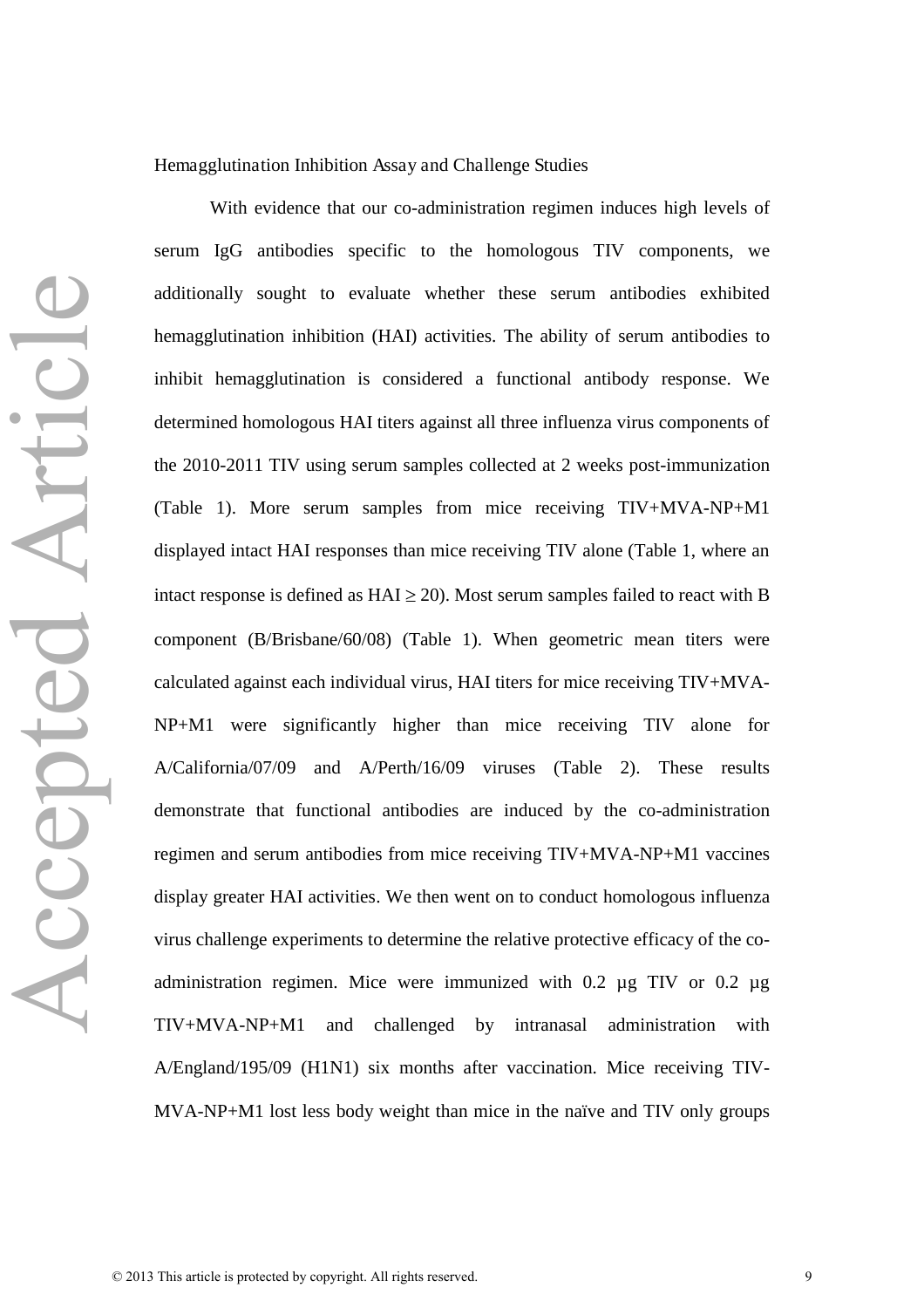(Fig.3C). Survival rates for naïve mice were identical to mice immunized with TIV only (n=3), and while the co-administration group trended toward increased survival (n=6) the difference was not statistically significant (Fig.3D).

#### Co-administration with H5 HA in Mice

Human infections with highly pathogenic avian influenza (HPAI) viruses are associated with a high risk of death and considering that most of the world's population is immunologically naïve, there is a pressing requirement to develop an H5N1 vaccine [\[12\]](#page-28-11). Many difficulties have been encountered in the advancement of H5N1 vaccines. Protein based vaccines have proven to be poorly immunogenic and potent adjuvants or high doses of protein are needed to elicit sufficient antibody titers [\[13-16\]](#page-29-0). Moreover, H5N1 viruses have diverged considerably into distinct clades and subclades, making cross-clade protection an important criterion for a potential vaccine candidate [\[17\]](#page-29-1). The results presented here suggest that MVA-NP+M1 co-administration can enhance antibody responses and reduce the amount of antigen required to induce maximal antibody titers, making it a promising vaccine candidate in the context of H5N1 vaccine initiatives. We sought to assess whether MVA-NP+M1 could improve the immunogenicity of recombinant H5 HA protein. C57BL/6 mice were immunized i.m. twice with either 10  $\mu$ g of H5 A/Vietnam/1203/04 (A/VN/1203/04) or 10  $\mu$ g H5 and  $10^6$  PFU MVA-NP+M1. Serum IgG titers were assessed 2 weeks after each immunization and at 8 weeks following the second i.m.x to H5 HA derived from A/VN/1203/04 by ELISA. At all time points, mice receiving H5+MVA-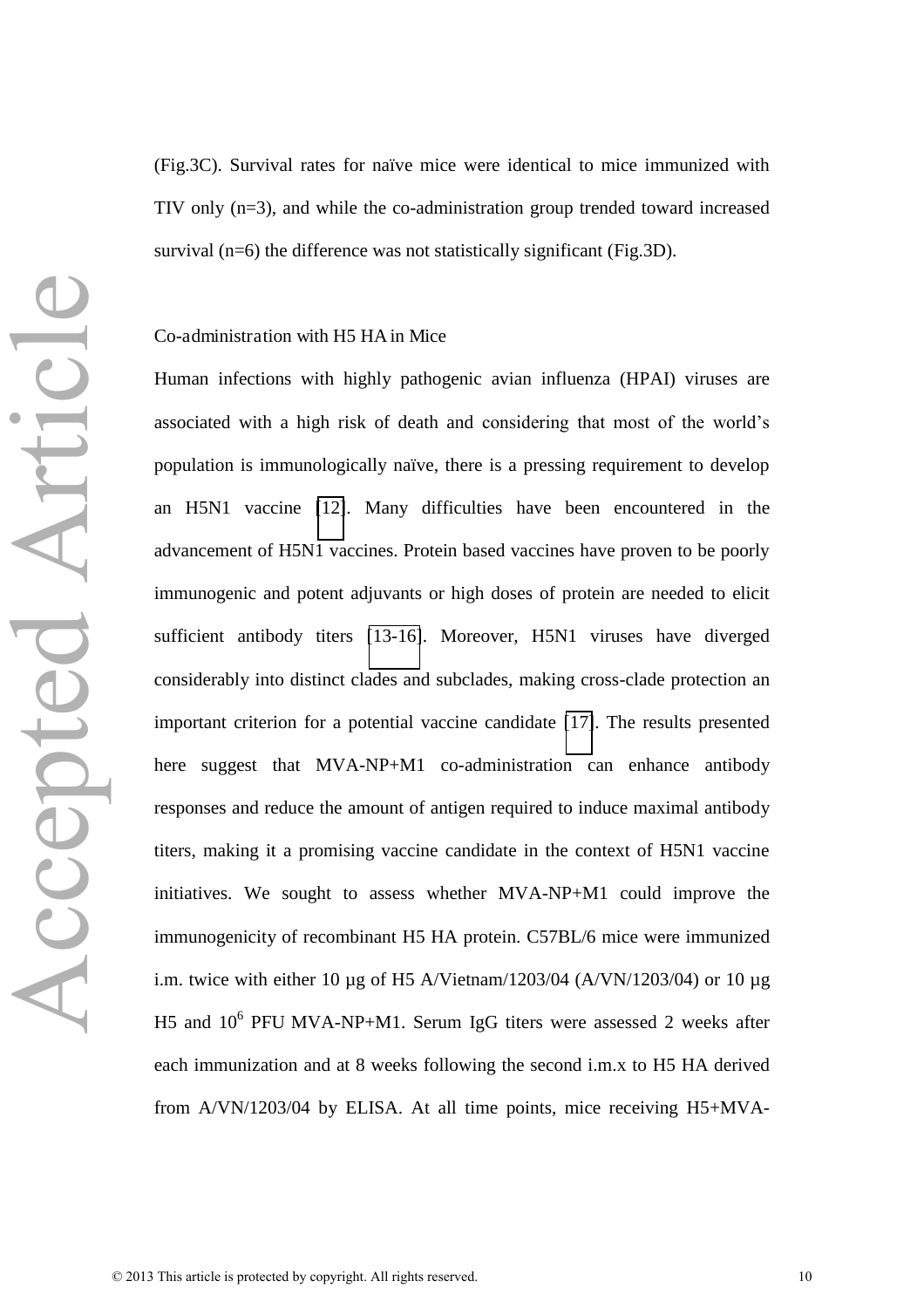NP+M1 possessed significantly higher titers of antibodies as compared with mice vaccinated with H5 only (Fig.4A), indicating that MVA-NP+M1 coadministration is capable of enhancing Ab responses to poorly immunogenic H5 HA. We next sought to evaluate the functional capacity of these antibodies and the breadth of response. One way to achieve this in the context of HPAI viruses is utilization of pseudotype virus neutralization assays. This technique has been used extensively to study and quantify neutralizing antibodies targeting HAs and is particularly advantageous as it is able to assess antibodies directed to both the globular head and conserved stem regions of HA[\[5\]](#page-28-4). We tested the homologous and cross-clade neutralization activity of mouse antisera using H5 lentiviral pseudotypes at the peak of the Ab response. Mice immunized with H5+MVA-NP+M1 generated significantly higher titers of neutralizing antibodies against A/VN/1203/04 than mice immunized with H5 protein alone (Table 3). Moreover, this co-administration regimen resulted in significantly higher titers of cross-clade neutralizing Abs, suggesting an increase in the breadth of the humoral response (Table 3). Enhanced antigen-specific T-cell responses offer one possible explanation for the observed increase in the magnitude and breadth of the humoral response. To test this hypothesis ex vivo IFN- $\gamma$  ELISPOT responses to H5 HA were measured using splenocytes at 2 weeks post- $1<sup>st</sup>$  immunization Mice receiving H5+MVA-NP+M1 displayed significantly higher response to H5 HA than animals immunized with H5 only (medians 170 and 13 SFUs respectively, Fig.4B). Surface and intracellular staining indicated the majority of IFN- $\gamma$ producing T cells to be  $CD4^+$  (Supporting Information Fig. S2-S4).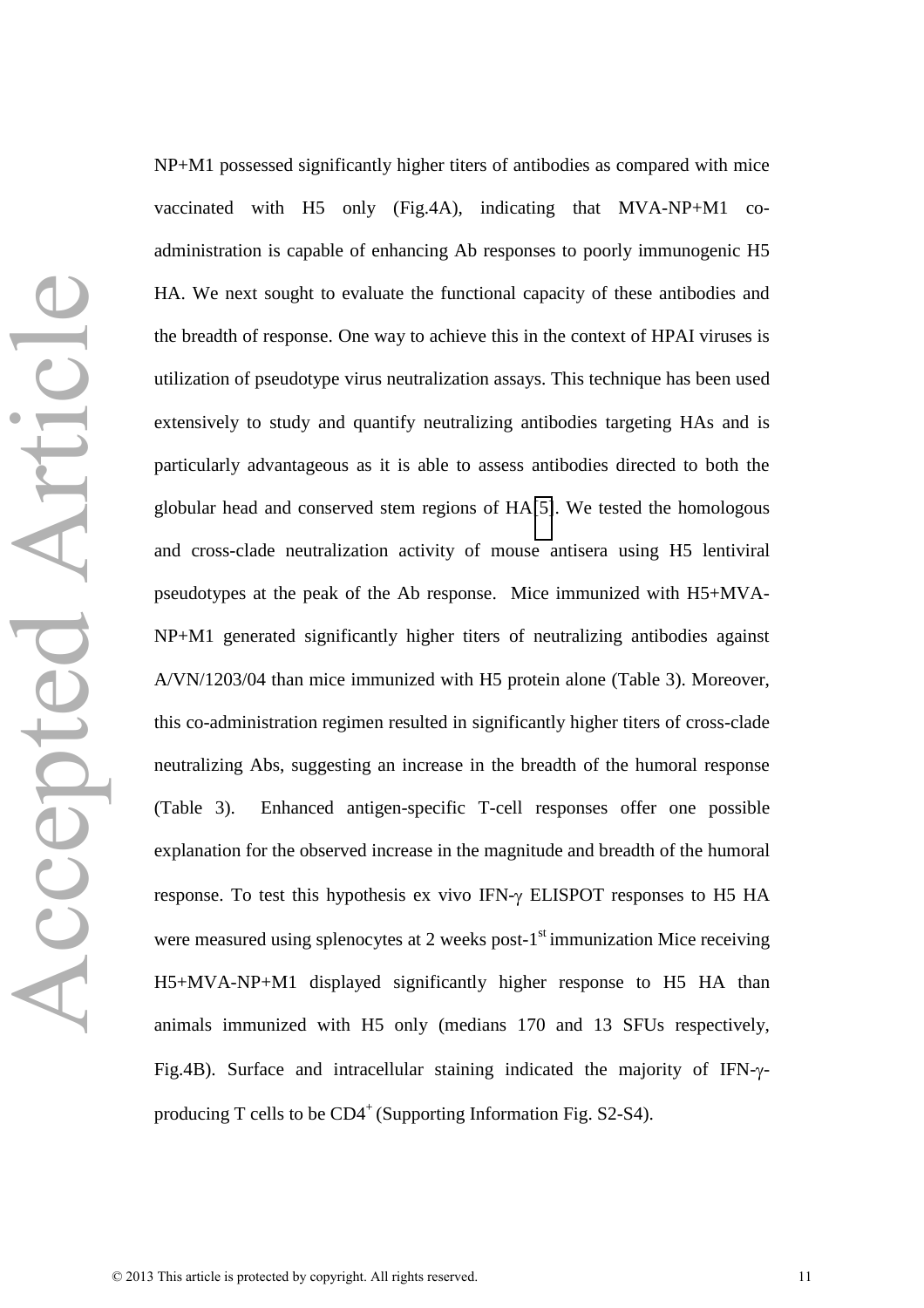#### Co-administration with H7 HA in Chickens

Accepted Article Accepted Article

and H7 subtypes remain a constant concern in the world poultry industry. This has lead the World Organization for Animal Health and the Food and Agricultural Organization of the United Nations to recommend vaccination of poultry [\[18,](#page-29-2) [19\]](#page-29-3). Several viral vectors expressing HA constructs have been shown to be immunogenic and protective against HPAI challenge [\[18\]](#page-29-2). To investigate this regimen and MVA-NP+M1 co-administration, specific pathogen free (SPF) outbred Light Sussex chickens were vaccinated in ovo (io) with  $1x10<sup>9</sup>$  infectious units (IU) of AdHu5-NP+M1 (Materials and Methods). At 3 weeks post-hatch chickens were boosted with either 10 µg A/Netherlands/219/03 (H7) HA or 10 µg H7 HA +  $1x10^7$  PFU MVA-NP+M1. One group was not primed io and only received 10  $\mu$ g H7 HA + 1x10<sup>7</sup> PFU MVA-NP+M1 at 3 weeks post-hatch. Naïve birds served as negative controls. Serum IgG titers were measured at 3 weeks post-prime, and 1, 2, 3 and 4 weeks post-boost against H7N7 HA by ELISA. Serum from individual birds was pooled according to administration group. Postboost, chickens receiving AdHu5-NP+M1 prime and H7 HA+MVA-NP+M1 boost displayed the highest Ab titers (Fig.4C). Interestingly, chickens receiving only one H7 HA+MVA-NP+M1 boost displayed higher Ab titers than birds receiving AdHu5-NP+M1 prime followed by an H7 HA protein boost (Fig.4C). Ex vivo IFN- $\gamma$  ELISPOT responses to a pool of NP+M1 peptides were measured using splenocytes at 10 days post-boost. Chickens receiving AdHu5-NP+M1 io

We next sought to test this vaccine in relevant animal species. HPAI of the H5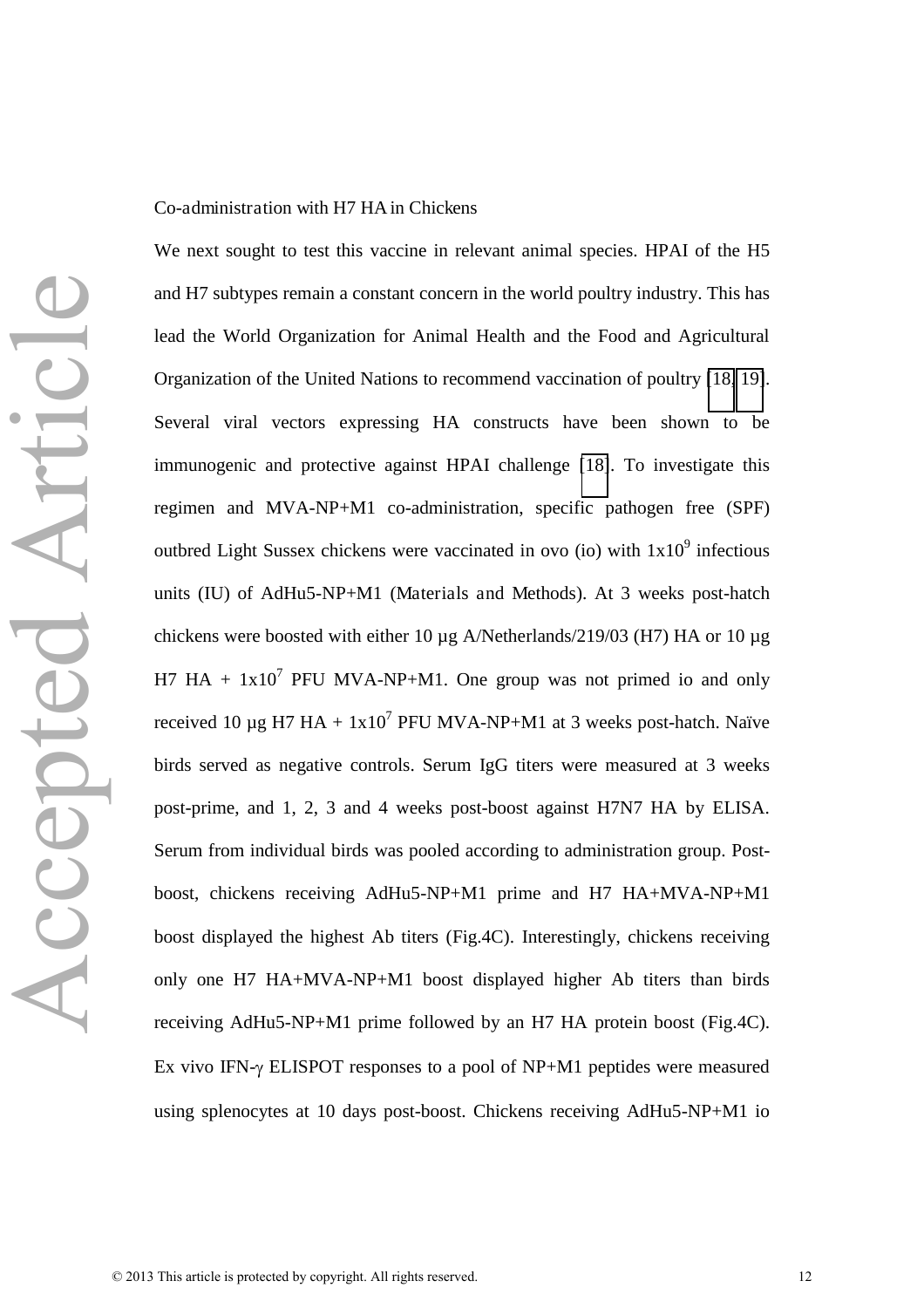and H7 HA +MVA-NP+M1 boost had significantly higher T cell responses compared to AdHu5-NP+M1/HA and nil io/MVA-NP+M1+H7 HA (medians 805, 29, 178 SFUs respectively; Fig.4D). Taken together these data provide preliminary evidence in chickens MVA-NP+M1 co-administration is capable of eliciting potent T-cell responses and simultaneously increasing Ab responses to H7 HA.

#### Co-administration with H5 in Pigs

Although swine are utilized as an influenza animal model less frequently than mice and ferrets, pigs are a clinically relevant large animal species for studying human influenza viruses as they are natural reservoirs for H1N1 and H3N2 viruses[\[20\]](#page-29-4). To test our MVA-NP+M1 co-administration regimen outbred pigs (Sus scrofa, n=18 total, 6 per group) were immunized i.m. in a heterologous prime-boost regimen with a 4 weeks interval between immunization Animals were randomly allocated to one of three groups: (i) were primed with 10  $\mu$ g H5 HA (A/duck/Hunan/795/02) and boosted with an identical amount of protein; (ii) primed with ChAdOx1-NP+M1 and boosted with MVA-NP+M1; or (iii) primed with 10 µg H5 HA and ChAdOx1-NP+M1 and boosted with H5 HA and MVA-NP+M1. Serum IgG titers were measured at D0, D28, D35, D42 and D56 by ELISA. The peak antibody response was observed on D42 (2 weeks post-boost) and we assessed neutralization activity of antisera from this time point in pseudotype neutralization assays. Although no significant differences were observed in the ELISA titers between groups receiving H5 protein only and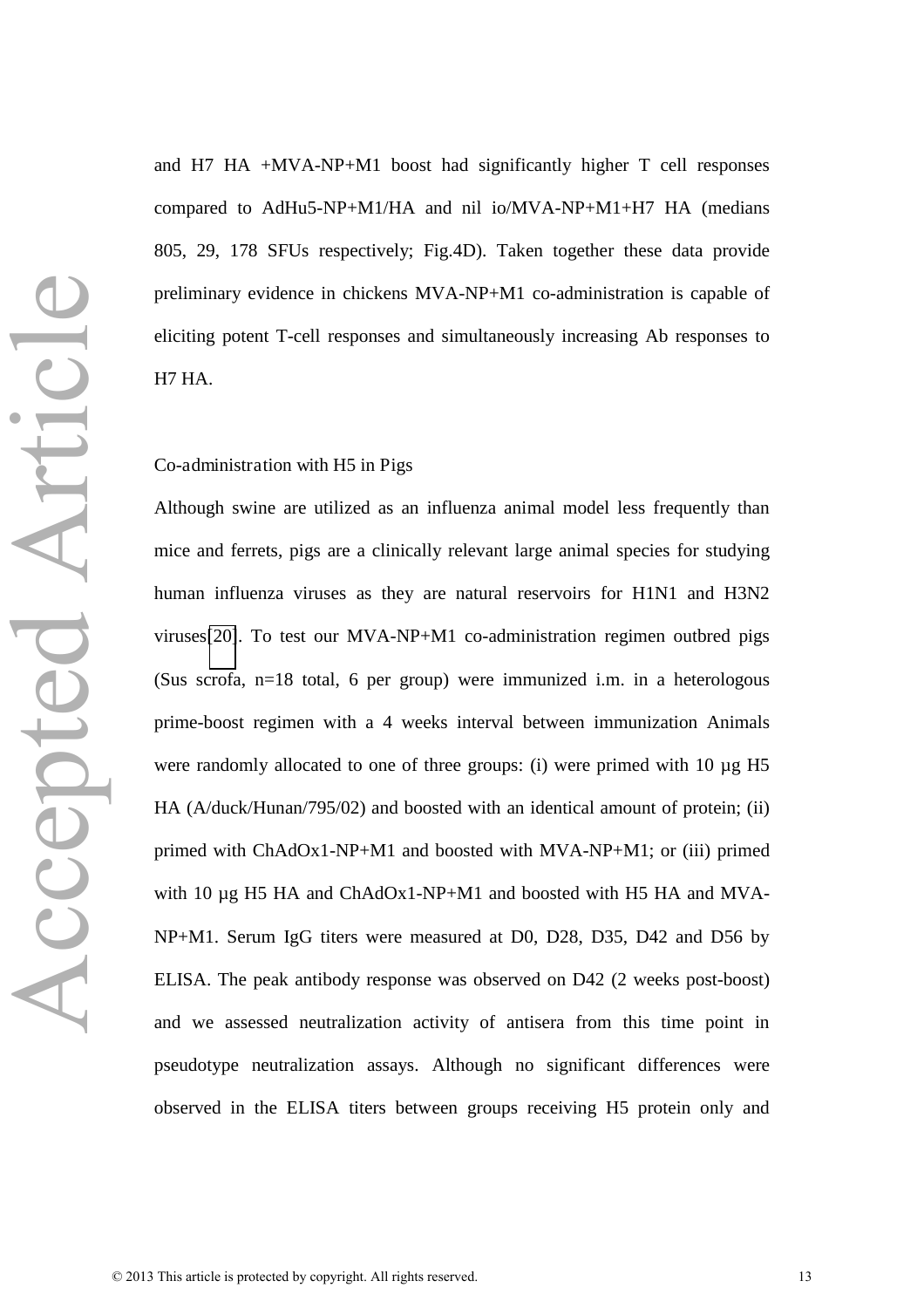H5HA+ChAdOx1/H5HA+MVA (Fig.4E), animals in the co-administration group displayed significantly higher titers of neutralizing Abs against 4 out of 5 lentiviral pseudotypes tested (Table 4). As with the H5 HA co-administration data in mice, these results indicate that co-administration with viral vectors increases the breadth of the Ab response. Peripheral blood mononuclear cell (PBMC) responses to NP and M1 were measured by IFN- $\gamma$  ELISPOT. All pigs displayed measurable responses to NP and M1 peptide pools following boost and peak Tcell responses were observed 7 days post-boost (D35). At the peak of the response the two groups of animals immunized with viral vectors possessed significantly higher T-cell responses than animals immunized with protein only (Median 134, 177 and 1 SFUs respectively; Fig.4F).

#### Discussion

 Innovative vaccination strategies offer a promising way forward in the global effort to manage seasonal and pandemic influenza infections. In this study we investigated the administration of our candidate MVA-NP+M1 vaccine with various HA protein formulations in three animal species. With the exception of live attenuated influenza vaccines (LAIV), almost all seasonal vaccines are preparations of inactivated antigen which are limited in their ability to protect against different subtypes and strains of influenza. The morbidity and mortality associated with influenza make the improvement of preventative health-care measures a significant public health priority. There is an increasing body of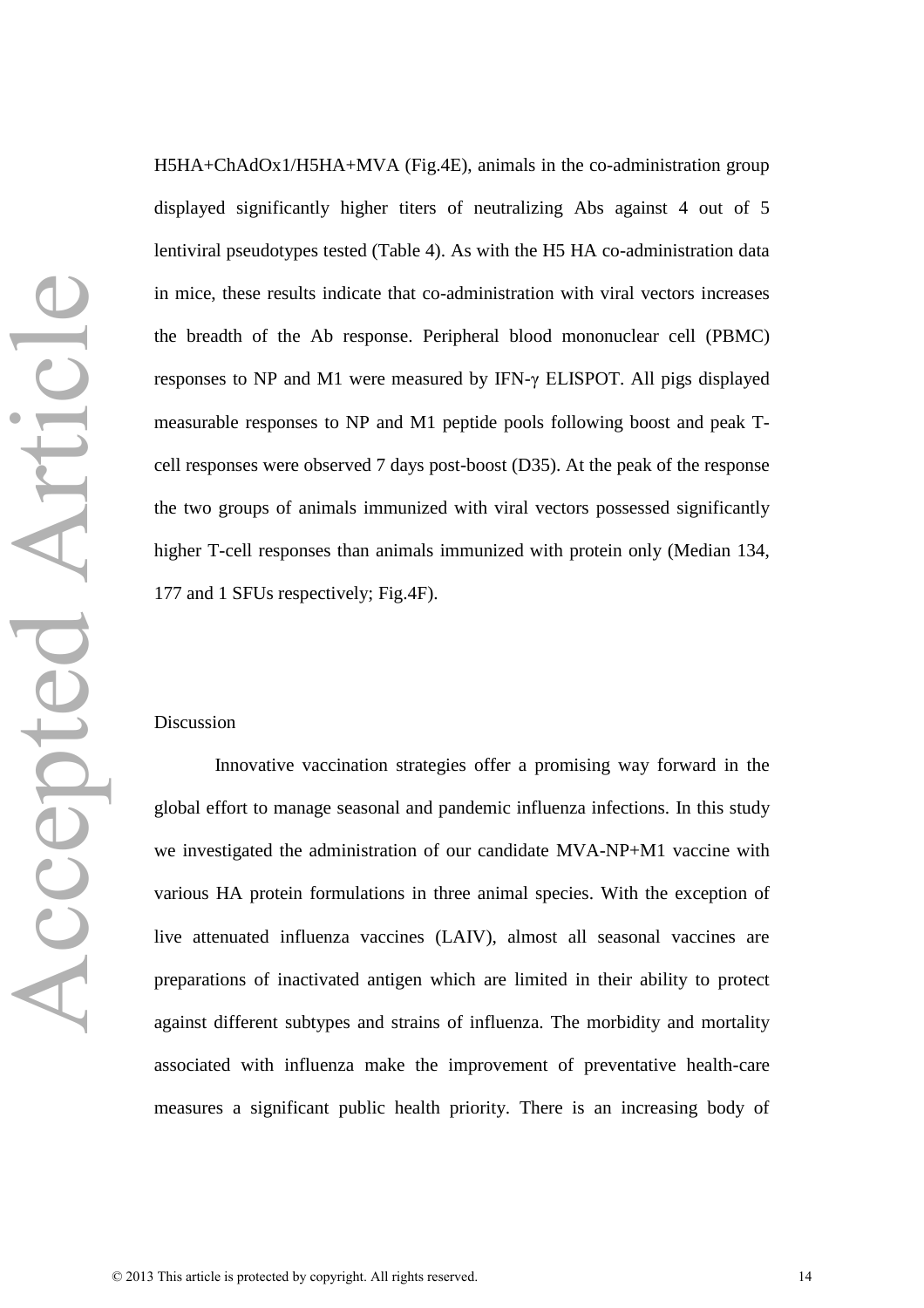evidence, in humans, that T cells can limit the severity of influenza-associated illness and reduce viral shedding [\[7,](#page-28-6) [10\]](#page-28-9). Poxviral vectors are known to generate potent T-cell responses and MVA-NP+M1 has proven to be highly immunogenic in Phase I and Phase IIa trials [\[9,](#page-28-8) [10\]](#page-28-9). An influenza vaccination platform capable of generating both cellular and humoral responses has the potential to improve vaccine efficacy and provide protection in pandemic situations. The use of poxviruses as an adjuvant for protein has previously been reported in a hepatitis B mouse model [\[21\]](#page-29-5). We assessed a similar strategy in the context of influenza vaccine. Although previous reports have demonstrated that priming with internal antigens can increase anti-HA responses up subsequent influenza infection [\[22,](#page-29-6) [23\]](#page-29-7), here we employed a distinct vaccination strategy. The present analysis establishes that a single co-administration of MVA-NP+M1 in influenza naïve animals is able to improve the immunogenicity of licensed influenza vaccines by simultaneously enhancing Ab responses against surface proteins and generating cellular responses to conserved internal antigens.

 We have shown that co-administration of TIV and MVA-NP+M1 in mice leads to the induction of Ab responses that are maintained over time. Protein-inadjuvant vaccine formulations are often used to induce high and sustained Ab responses and we suggest that MVA-NP+M1 acts as an adjuvant by enhancing the humoral response while limiting the amount of antigen needed to achieve maximal Ab titers (Fig. 2B-D).

 Having established that MVA-NP+M1 enhances B-cell responses we investigated whether co-administration increases the magnitude of the response or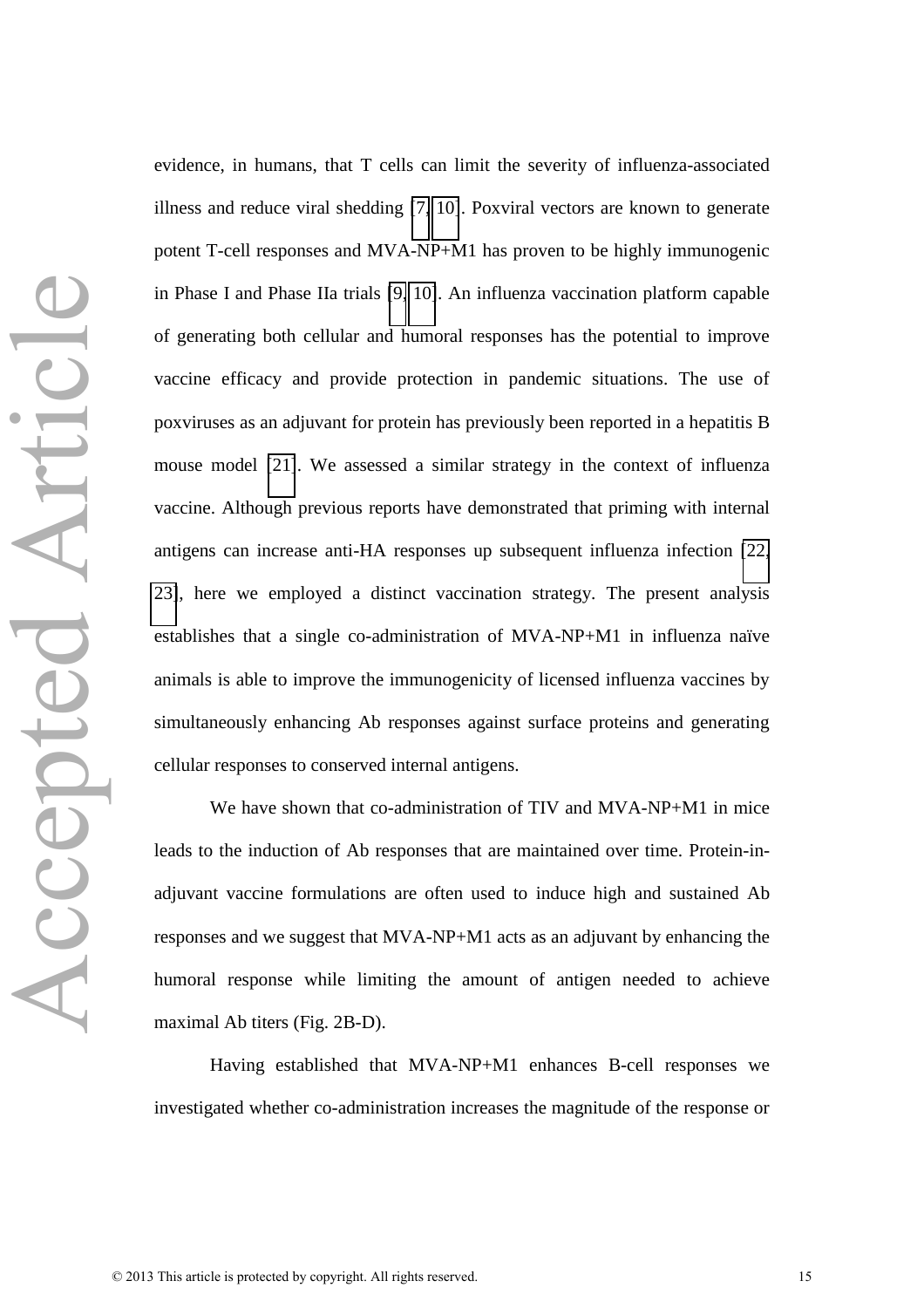induces a qualitatively distinct humoral response. We examined B-cell responses at the germinal center level in draining lymph nodes and went on to characterize anti-TIV antibodies. Mice immunized with TIV+MVA-NP+M1 showed significantly higher percentages of germinal center B cells in the draining lymph nodes (Fig.3B), suggesting that the observed difference in serum antibody titers may be due to enhancement of the germinal center pathway. Interestingly an increased antibody response was observed when MVA-NP+M1 and TIV were administered in separate limbs, although the highest antibody titers were achieved when the two vaccines were given in the same limb (Fig.3A).

Consistent with previous reports on viral vector vaccination regimens, our results indicated a trend toward increased titers of IgG2a in mice receiving TIV+MVA-NP+M1 as opposed to TIV alone (Supporting Information Fig. S1). Moreover, IgG2a/IgG1 ratios were significantly higher in mice receiving MVA-NP+M1 than mice receiving TIV alone (Supporting Information Fig. S1). In mice Th-1 responses are dominated by IgG2a and this isotype is thought to exert the strongest effector functions by activating complement, participating in Abdependent cellular inhibition and phagocytosis [\[24\]](#page-30-0). We employed HAI assays and challenge experiments to assess the functional and protective capacity of antibodies induced by the co-administration regimen. Mice vaccinated with TIV+MVA-NP+M1 displayed greater HAI activity (Tables 1&2), and showed a trend toward increased survival following a homologous challenge (Fig.3D). These findings provide evidence that this approach potentiates a functional antibody response and offers preliminary indications of enhanced efficacy.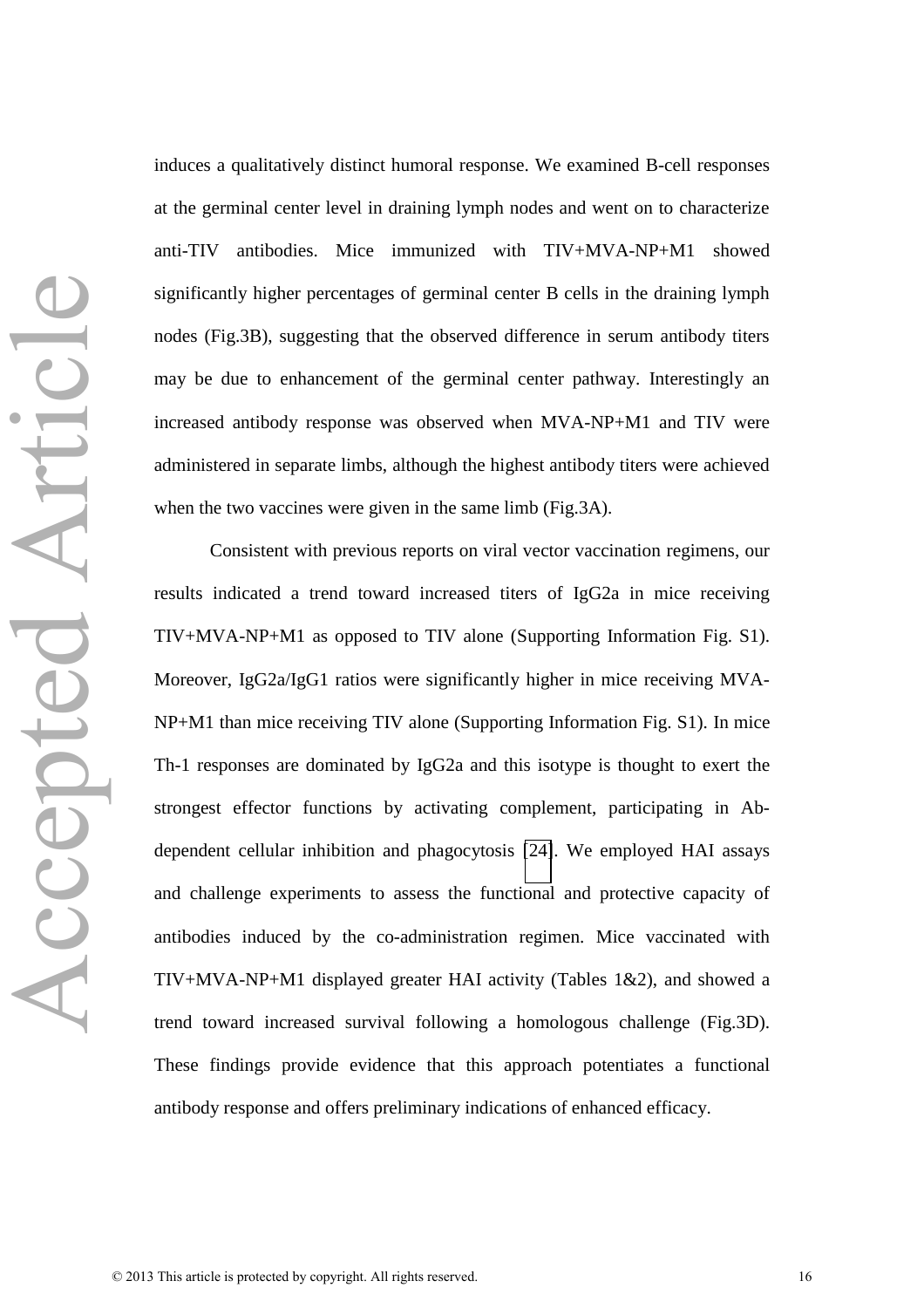HPAI outbreaks remain a challenge for both animal and public health. To assess the ability of MVA-NP+M1 to increase responses to H5 and H7 subtypes we examined co-administration of MVA-NP+M1 with H5 A/VN/1203/04 in mice, H7 A/Netherlands/219/03 in chickens, and H5 A/duck/Hunan/795/02 in pigs. Co-administration of H5 in mice was capable of significantly increasing Ab responses over protein vaccination alone (Fig.4A). A crucial requirement of H5 vaccines is the ability to induce cross-clade protection against divergent H5N1 strains. Previous studies with H5-based vaccine report the induction of cross-cross clade neutralizing antibodies [\[13,](#page-29-0) [15,](#page-29-8) [16\]](#page-29-9). We utilized pseudotype neutralization assays to evaluate the functional capacity of antibodies. This technique has proven to be a powerful tool that allows for the assessment of antibodies directed to both the head and stem regions of HA. We observed cross-clade neutralizing antibodies in mice immunized with MVA-NP+M1 at significantly higher titers than animals immunized with protein alone (Table 3). To gain further insight into the underlying mechanism responsible for the adjuvant effect, we examined T-cell responses to HA and found co-administration significantly increased the frequency of HA-specific T cells (Fig.4B). Vaccination of poultry offers one approach for control of avian influenza viruses and several studies have examined the use of viral vectors in this context. In chickens, Adenoviruses expressing H5 HA or H7 HA have demonstrated protection from HPAI challenge when administered io and in a homologous prime-boost regimen [\[18,](#page-29-2) [19\]](#page-29-3). Similarly a single immunization with MVA expressing H5 HA also conferred protection against lethal challenge in chickens [\[25\]](#page-30-1). We evaluated the ability of a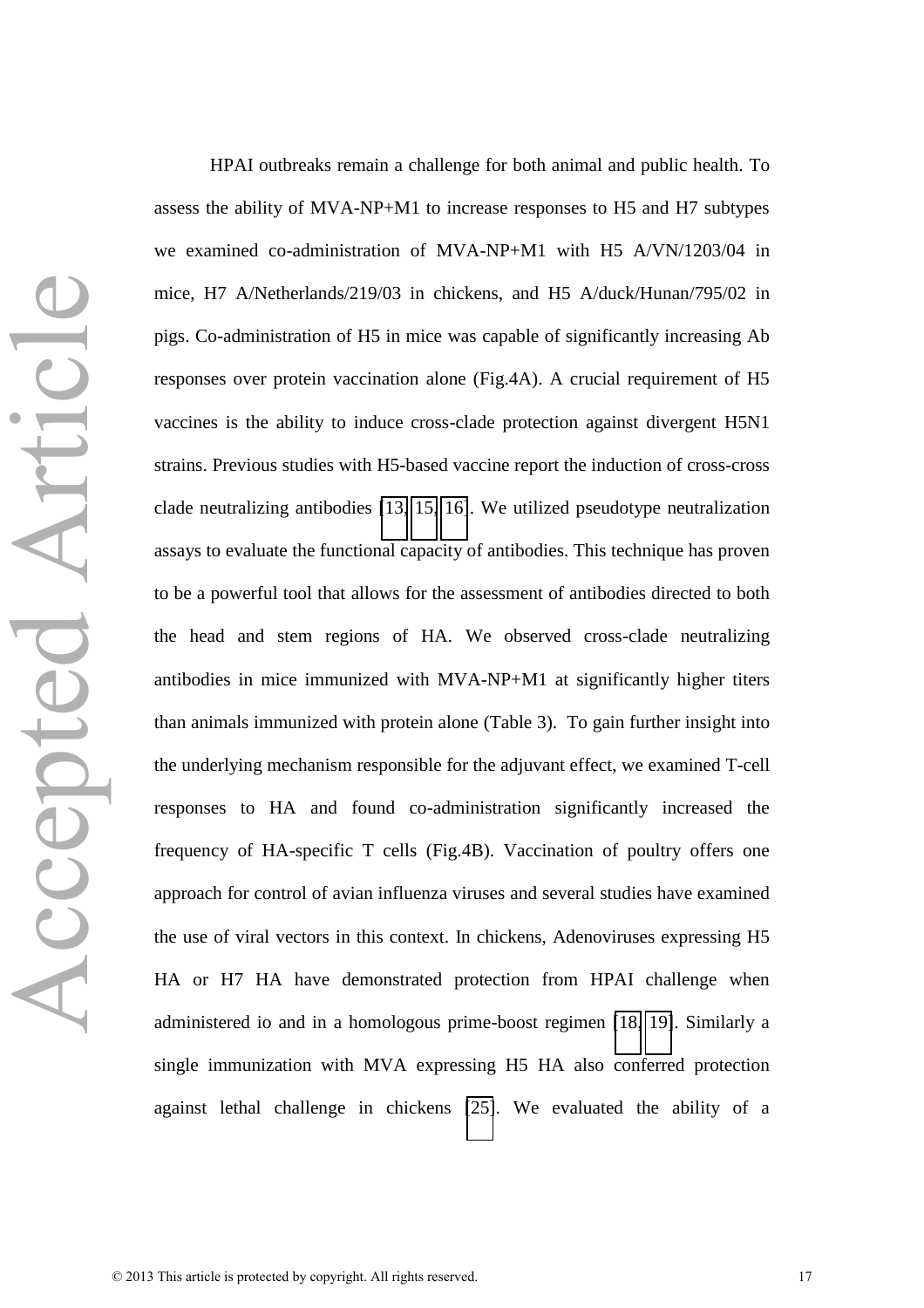heterologous prime-boost regimen to increase responses to H7 HA for the first time in chickens. Although this study did not go on to challenge the vaccinated chickens, a recent challenge study evaluating an identical prime-boost regimen administered without protein demonstrated reduced cloacal virus shedding [\[26\]](#page-30-2). Our data indicated a trend toward increased Ab responses in birds receiving H7 +MVA-NP+M1 (Fig.4C) and a robust T-cell response to conserved internal antigens (Fig.4D). While further studies will be necessary to assess the ability of these regimens in a challenge model, our data in combination with the recent proof of concept study suggest that this vaccination regimen could be efficacious in chickens.

 Despite being infrequently utilized in influenza studies, pigs are a valuable animal model as influenza viruses are enzootic in pigs [\[27\]](#page-30-3). In this study we assessed the immune response in outbred pigs following a heterologous primeboost regimen. In one treatment group, H5 HA protein was administered with viral vectors at both prime and boost immunizations. After boosting, we detected T-cell responses to NP+M1 peptide pools in PBMCs in the two treatment groups that received viral vectors (Fig.4F). These T-cell responses peaked 7 days postboost and were significantly higher than in animals that received two inoculations of protein only (Fig.4F). Similar to the data in chickens, pigs in the coadministration group (H5HA+ChAdOx1/H5HA+MVA) displayed a trend toward increased Ab titers at the peak of the response (D42, Fig.4E). While the difference between this group and animals receiving H5 HA protein only was not significant, the co-administration group generated significantly higher titers of neutralizing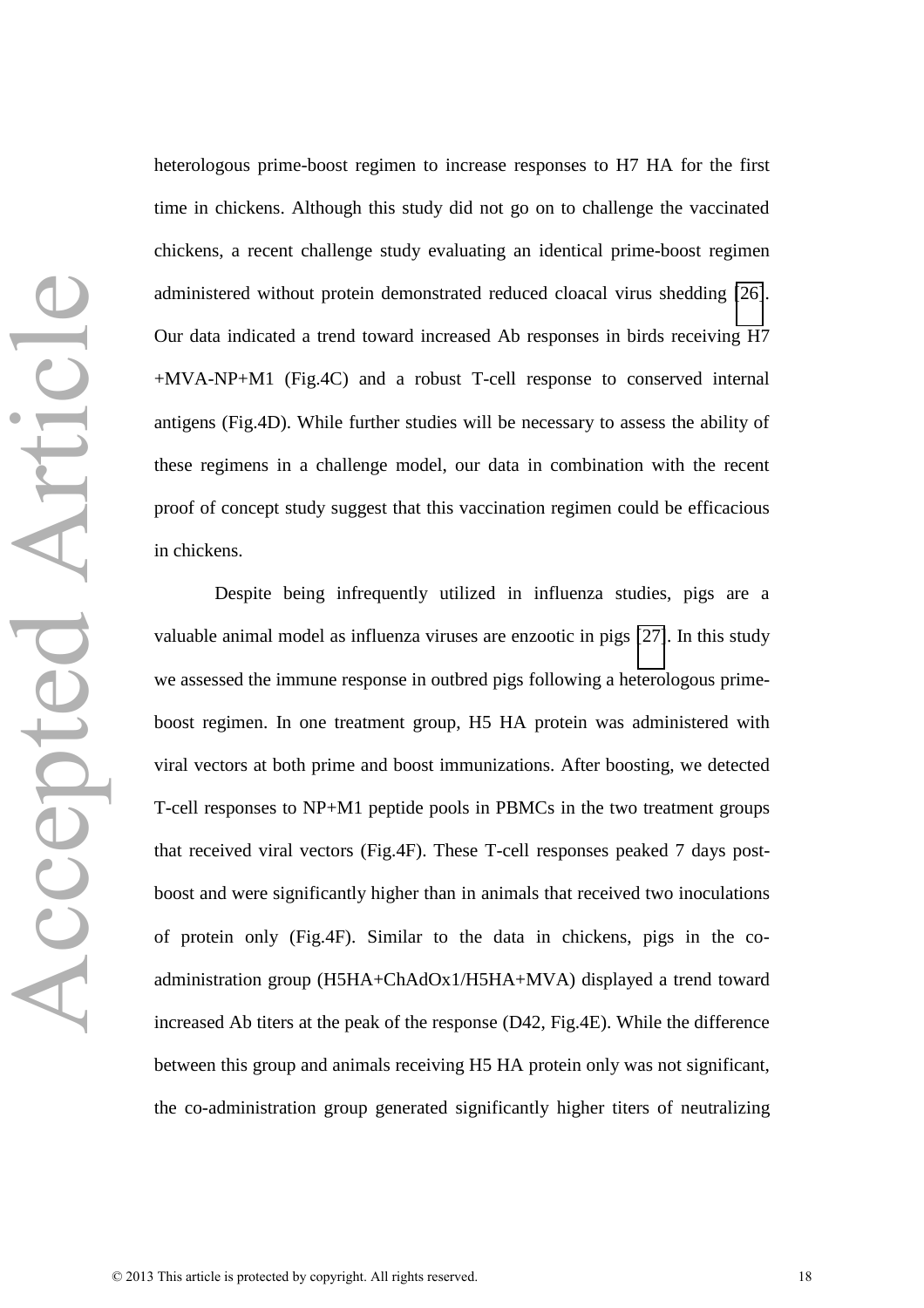antibodies against four H5 lentiviral pseudotypes (Table 4). Thus in both swine and murine models we found Abs that exhibited broad patterns of neutralization against different H5 pseudotypes representative of antigenically divergent clades.

The main finding of this study is that that co-administration of HA protein and MVA-NP+M1 can simultaneously induce both strong humoral and cellular responses in a mouse model. Our results provide preliminary evidence that MVA-NP+M1 also acts in chickens and pigs as an adjuvant to boost B-cell responses. The improved immunogenicity of co-administration is especially promising as the efficacy of licensed vaccines is particularly poor in the elderly and immunocompromised individuals, whereas MVA-NP+M1 is highly immunogenic in older adults [\[28\]](#page-30-4). This approach of combining poxviral vectors with licensed vaccines could improve the efficacy of seasonal influenza vaccines and play an important role in limiting the severity of global pandemics.

#### **Materials and Methods**

#### Murine immunizations

All procedures were performed in accordance with the terms of the United Kingdom Animals (Scientific Procedures) Act Project License and were approved by the University of Oxford Animal Care and Ethical Review Committee. Sixweek-old C57BL/6  $(H-2^b)$  mice (Harlan Laboratories, Oxfordshire, UK) were anesthetized prior to immunization with Isoflo (Abbot Animal Health). All immunizations were administered i.m. into the musculus tibialis. Three separate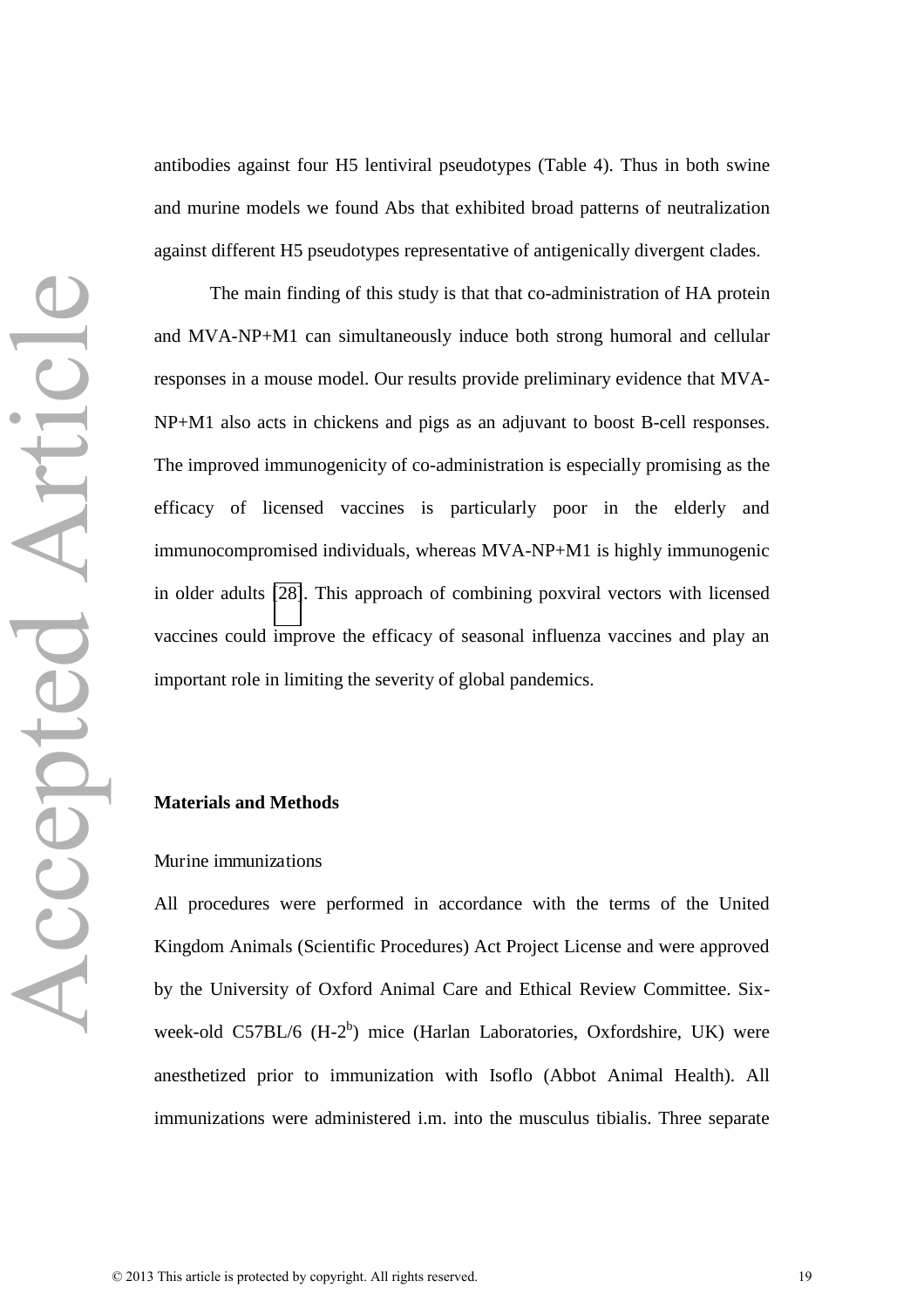administration routes were used in the experiments described in this study. For the regimen designated "Mixed" TIV and MVA-NP+M1 were co-formulated prior to injection and administered in the same syringe. In the "Separate flank" regimen, mice received TIV in one flank and MVA-NP+M1 was administered in the opposite flank. Finally, in the "Adjacent' administration route TIV and MVA-NP+M1 were administered in the same flank but in separate syringes (i.e. side-byside). Immunization doses and intervals are explained in the text and figure legends. With the exception of the germinal center staining, immune responses were assayed at 2, 8, 16, and 24 weeks post-immunization.

#### Pig immunizations

Outbred male (Sus scrofa) pigs were conventionally reared at the Central Veterinary Institute, part of Wageningen University & Research (Lelystad, The Netherlands). Pigs were 8 weeks of age at the initiation of the study, weighing approximately 20±5kg. Prior to the study, all pigs were bled and shown to be negative for influenza exposure by an NP ELISA. The pigs (n=6 per group, 3 groups) received two immunizations 4 weeks apart (D0 and D28). On D0 pigs received H5 HA only (A/duck/Hunan/795/02) (group 1), ChAdOx1-NP+M1 (group 2), or H5 HA and ChAdOx1-NP+M1 (group 3). Four weeks later groups were boosted with either H5 HA (A/duck/Hunan/795/02) (group 1), MVA-NP+M1 (group 2), or H5 HA and MVA-NP+M1 (group 3). The vaccines were supplied separately and in the group receiving both H5 HA and a viral vector the two injections were administered adjacently in the same limb. Blood samples were taken at days 0, 28, 35, and 42 post-immunization Blood samples collected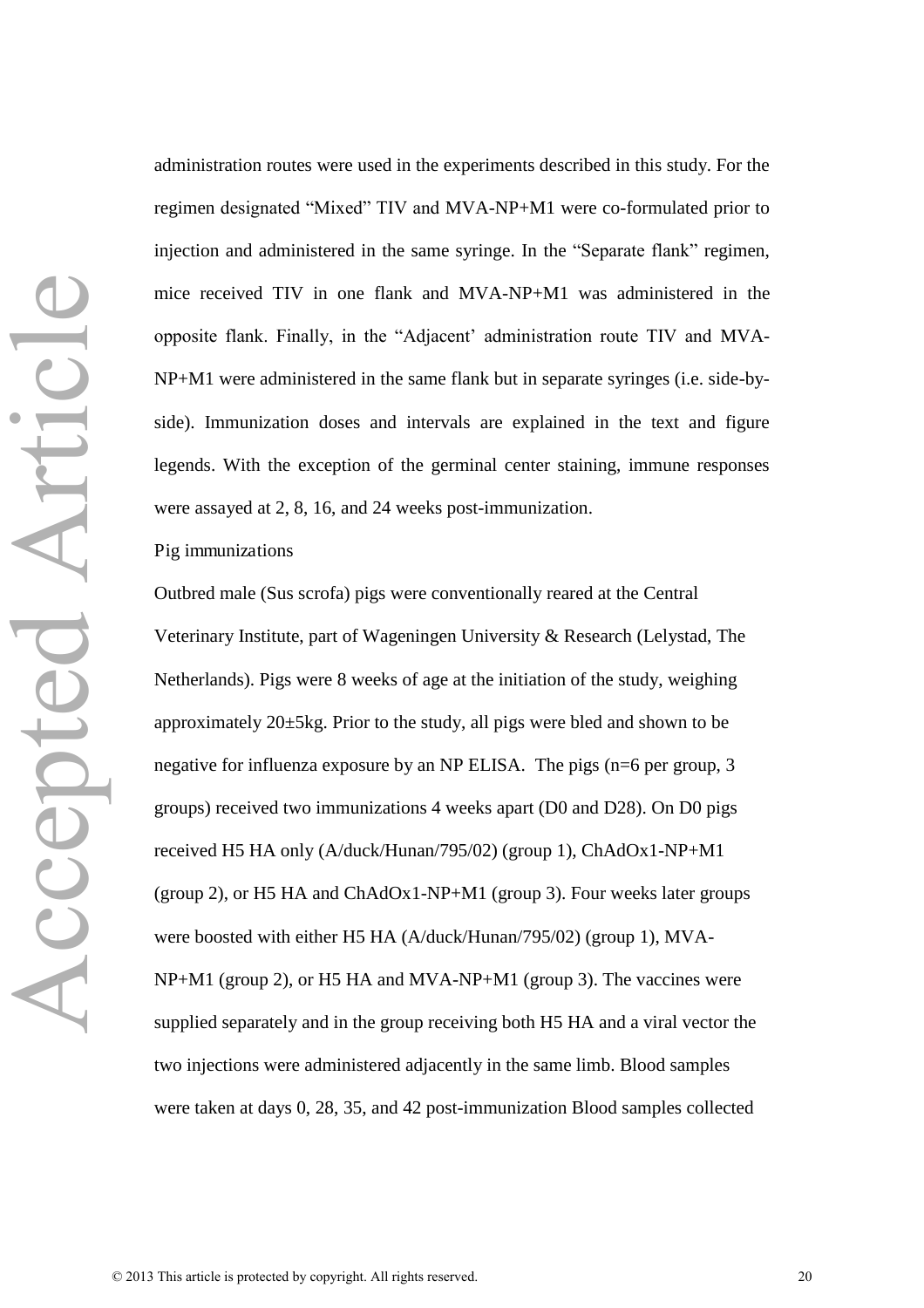at Lelystad were kept at room temperature (RT) and shipped overnight to the Pirbright Institute (Compton Laboratory, UK). All animals were sacrificed on D56 and post-mortem spleen and bronchiolar lavage samples were collected. Swine experiments were approved by the experimental commission of CVI. CVI is authorized to perform animal studies by permission of the Dutch Ministry of Agriculture.

Chicken immunizations

Specific pathogen free (SPF) outbred Light Sussex chickens were supplied as 19 day-old embryos by the Poultry Production Unit of the Pirbright Institute. Birds were maintained post-hatch in SPF containment and experimental procedures were carried out in accordance with IAH Ethical Review and UK Home Office requirements. Vaccination regimens were: Ad-NP+M1 io, HA post-hatch (n=5); no treatment io, MVA-NP+M1 and HA post-hatch (n=5); Ad-NP+M1 io, MVA-NP+M1 and HA post hatch (n=5). Naïve birds served as controls (n=4). At 3 weeks post-hatch MVA-NP+M1 was administered into the pectoral muscle, with or without H7 HA (A/Netherlands/219/03). For the co-administration group MVA-NP+M1 and HA were mixed prior to administration. Blood samples were taken by wing vein puncture pre-boost and at weekly intervals post-boost for 4 weeks.

#### Viral vectors and protein vaccines

The poxviral vector administered in this study is a recombinant Modified Vaccinia Virus Ankara (MVA-NP+M1) expressing influenza A NP fused to matrix protein M1 via a flexible linker (GGGPGGG) to form a single open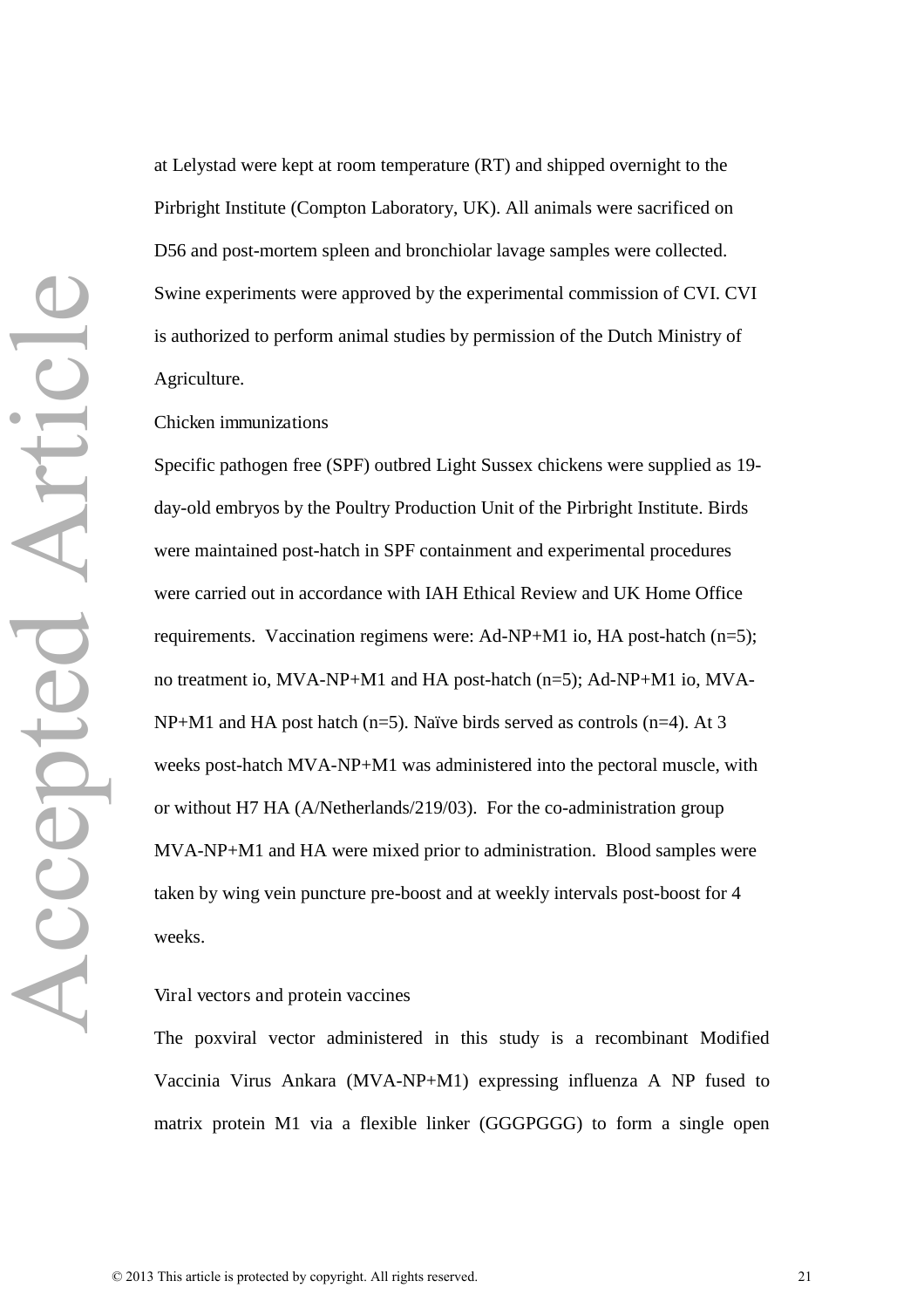reading frame (NP+M1). The design and manufacturing of MVA-NP+M1 has been previously described [\[9\]](#page-28-8). MVA-NP+M1 was administered at  $10^6$  PFU i.m. in mice, 1.5 x  $10^8$  PFU in pigs and  $10^7$  PFU in chickens. Pigs received 10  $\mu$ g of H5 HA A/duck/Hunan/795/02 (NIH Biodefense and Emerging Infection Research Resource Repository, NIAID, NIH). Chickens were immunized with  $10 \mu g$  of recombinant H7 HA from A/Netherlands/219/03 (H7) per bird (BEI Resources, Manassas, VA). Mice in H5 HA co-administration studies were immunized twice with 10 µg of recombinant A/VN/1203/04 (BEI Resources, Manassas, VA), with a 3 weeks interval between each administration. Recombinant AdHu5 and ChAdOx1 expressing the NP+M1 constructs were generated in an identical manner to previously described recombinant adenoviral vectors [\[29,](#page-30-5) [30\]](#page-30-6). For chicken immunization, AdHu5-NP+M1 was administered io at 1 x  $10^9$  infectious units (IU) per embryo at day 19 of embryonic development. Pigs received 5 x  $10^{10}$ vp ChAdOX1-NP+M1 in the hind leg i.m.. Unadjuvanted Fluarix (GSK, Dresden,Germany) or Fluzone (Sanofi-Pasteur) were used for all TIV vaccinations at the doses described in the text and figure legends.

#### Standardized ELISA

To detect total IgG to TIV, Nunc Maxisorp plates were coated at a concentration of 0.75  $\mu$ g/mL TIV and left overnight at 4 $\rm ^{o}C$ . For H5 and H7 HA ELISAs plates were coated at a concentration of 2  $\mu$ g/mL with H5 HA (A/Vietnam/1203/04) or H7 HA (A/Netherlands/219/03). The following day, plates were washed 6x with PBS containing  $0.05\%$  Tween 20 (PBS/T). Plates were blocked with 100  $\mu$ L/well of Casein block solution (Pierce) for 2 h at RT followed by another wash step.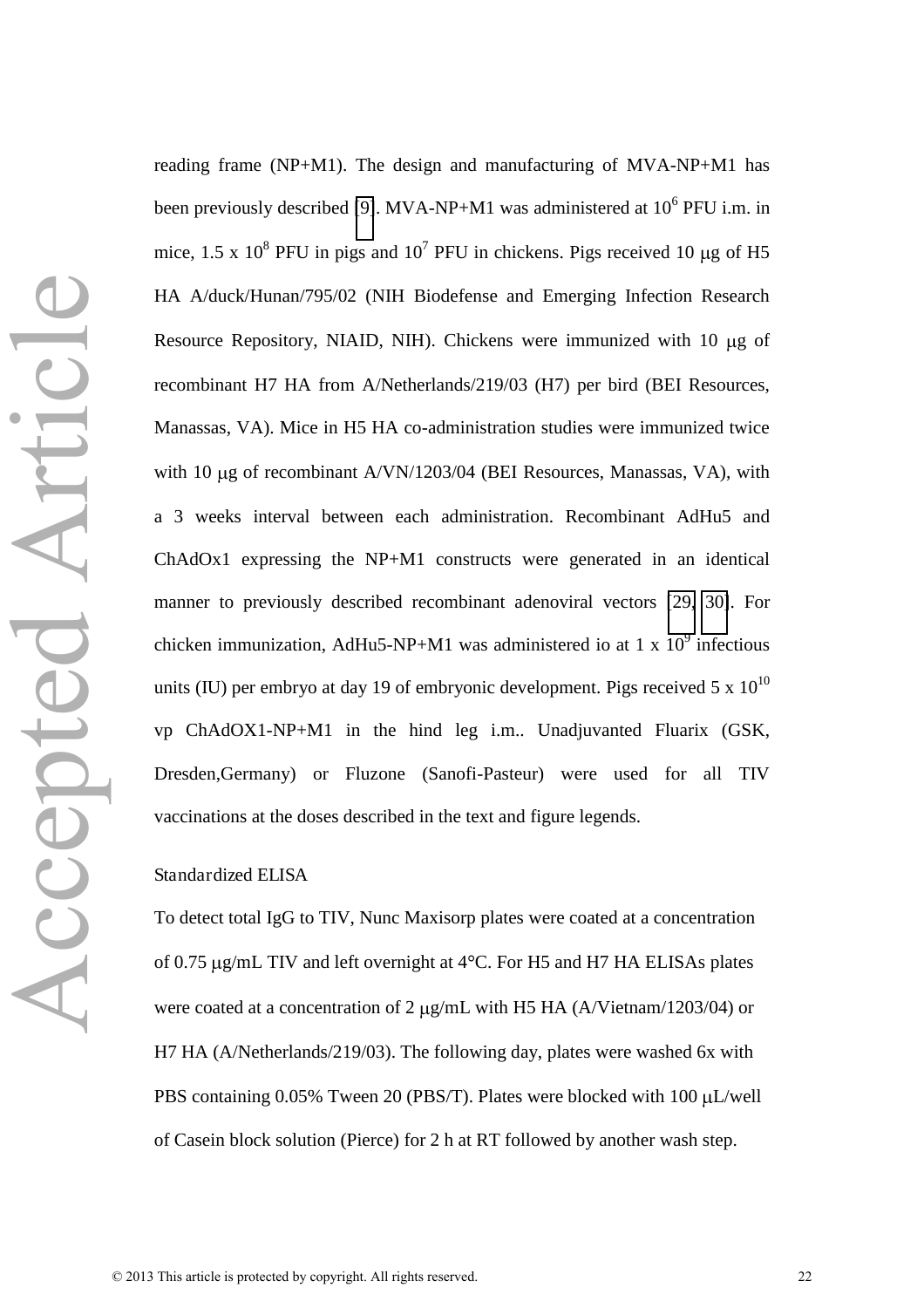Dilution series of serum samples (2-fold from 1:500) were added to the plates for 2 h at RT. A reference serum was used to generate at standard curve. The reference sera for mice consisted of pooled sera from mice immunized with TIV+MVA-NP+M1. For chickens, sera from birds previously infected with A/turkey/England/1977 H7N7 were used. A standard positive serum sample and a naïve serum sample were added as controls for each assay. Plates underwent a further wash step before the addition of the either alkaline phosphatase conjugated goat anti-mouse IgG (1:5000, Sigma), or rabbit anti-chicken IgY (1:5000; Sigma) for 1 h at RT. Bound antibodies were detected by adding p -nitrophenylphosphate substrate (pNPP, Sigma) diluted in diethanolamine buffer (Fisher Scientific). Plates were allowed to develop until the  $5<sup>th</sup>$  dilution of standard reference serum (1:1600) reached an  $OD<sub>405</sub>$  of 1 using an ELx800 microplate reader (Biotek). This point was defined as 1 relative antibody unit and units were read off of the standard curve similar to published methodology[\[31\]](#page-30-7). Samples were diluted to fall on the linear part of the standard curve.

#### Swine Endpoint Titers ELISAs

To determine H5 HA-specific IgG titers, 96 well plates were coated for 1 hr at RT with H5 HA from A/duck/Hunan/795/02 (1 µg/ml in carbonate buffer, pH 9.6). Plates were washed 5 times with PBS/T and blocked with PBS containing 0.5% Tween 20 and 4% skimmed milk (blocking buffer) for 1 hr. After five washes, 100  $\mu$ l per well blocking buffer or 1:3 serial dilutions of sera (starting from 1:50) were added and incubated for 1 h at RT. Plates were subsequently washed before the addition of goat anti-pig IgG coupled to horseradish peroxidase (1:100,000)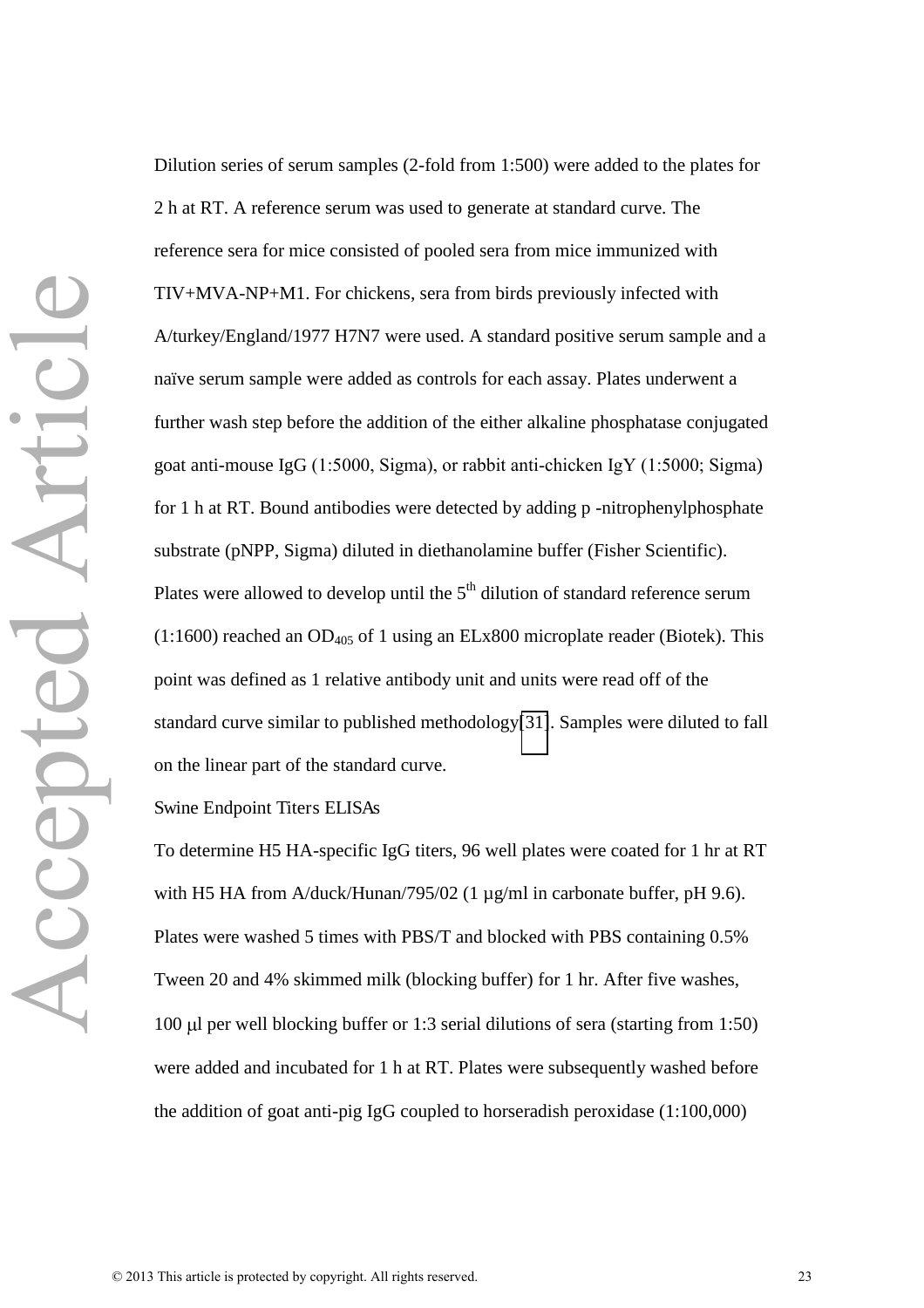for 1 hr at RT. After washing,  $100 \mu$ l 3,3',5,5-tetra-methyl benzidine (TMB) substrate was added and the reaction was stopped after 10 min by the addition of 50  $\mu$ l of 1.2M H2SO4. The optical density (OD) values at both 450 and 630 nm were read for each well on a SpectraMAX 250 plate reader at dual wavelength. Anti-ovalbumin IgG titers (mean of duplicates) were calculated as follows: the  $log_{10}$  OD against  $log_{10}$  sample dilution was plotted and a regression analysis of the linear part of this curve allowed calculation of the endpoint titer with an OD of twice the background.

Mouse Challenge Model

Six months following immunization with either 0.2  $\mu$ g TIV (n=7) or 0.2  $\mu$ g TIV+MVA-NP+M1 (n=7) mice were challenged with A/England/195/2009 (H1N1) influenza virus along with naïve controls (n=7). Mice were anesthetized with 100 µL of ketamine/dormitor<sup>®</sup> administered via intraperitoneal injection (i.p.). Virus was inoculated intranasally in a volume of 50  $\mu$ L and each mouse received  $1x10<sup>4</sup>$  PFU. Mice were monitored daily for 14 days for clinical disease, symptoms including weight loss, piloerection, and reduced motility; animals with no weight loss were considered to have failed challenge. A 25% reduction in bodyweight was defined as a humane endpoint and animals meeting this criterion were euthanized.

Pseudotype Neutralization Assay

Influenza lentiviral pseudotypes for H5N1A/Vietnam/1203/2004 (A/VN/1203/04), A/Hong Kong/213/2003 (A/HK/213/03), A/turkey/Turkey/1/2005 (A/tk/Tk/1/05), A/Indonesia/5/2005 (A/IN/5/05), and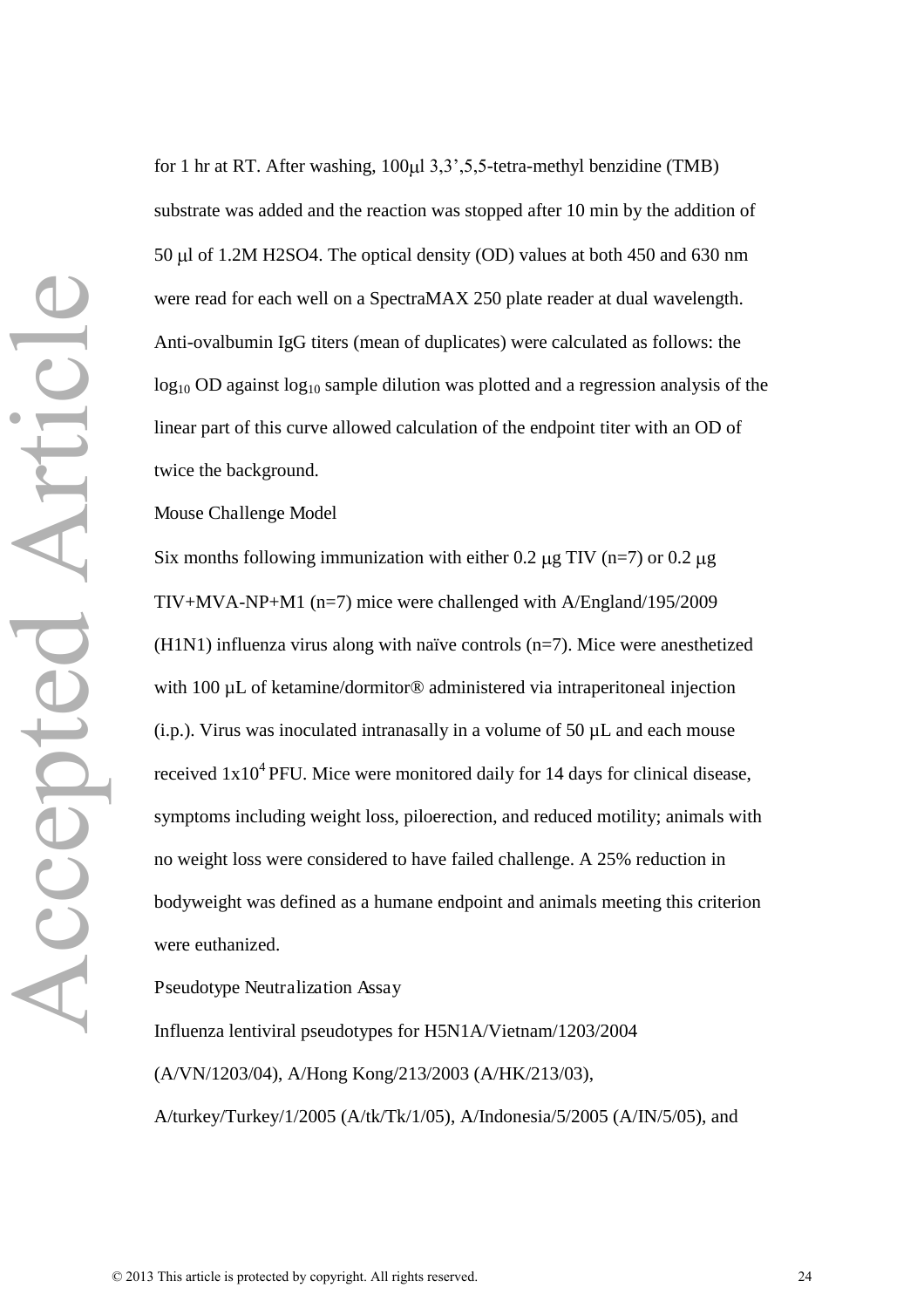A/Anhui/1/2005 (A/AN/1/05), expressing firefly luciferase were produced at the Viral Pseudotype Unit. Pseudotype neutralization assays [\[32\]](#page-30-8) . Briefly, mouse and pig serum samples were serially diluted twofold from 1:40 in a 96-well flat bottom plate. A comparable amount of each pseudotype (giving an output of 500,000 Relative Light Units) was incubated with sera for 1 h at 37°C before the addition of  $1x10^4$  293T cells per well. Luciferase activity was measured 48 h later and  $IC_{50}$  neutralization titer was determined as the serum dilution yielding a 50% reduction in luciferase activity as compared to control wells with virus alone.

#### Hemagglutinin Inhibition Assay

The HAI assays were performed in V-bottom microtiter plates with 0.75% turkey erythrocytes as previously described [\[33\]](#page-30-9). To assess the geometric mean titers, negative samples were assigned a value of half the minimum detectable amount.

#### Murine Ex-vivo IFN- $\gamma$ ELISPOT

IFN- $\gamma$  ELISPOTs were carried out using splenocytes as previously described[\[34\]](#page-30-10). To gauge NP+M1 responses, 15-20-mer peptides overlapping by 10 amino acids spanning the carboxy-terminal half of the NP insert were used to stimulate splenocytes at a final concentration of  $5 \mu g/ml$ . Previous experiments using peptides spanning the entire NP+M1 insert determined that the majority of responses were directed against the carboxy-terminal half of NP. To measure HA responses, 20-mer peptides overlapping by 10 amino acids spanning the entire length of H5 HA (VN/1203/04 Accession ABW90125.1) were used to stimulate splenocytes at a final concentration of  $5 \mu g/ml$ .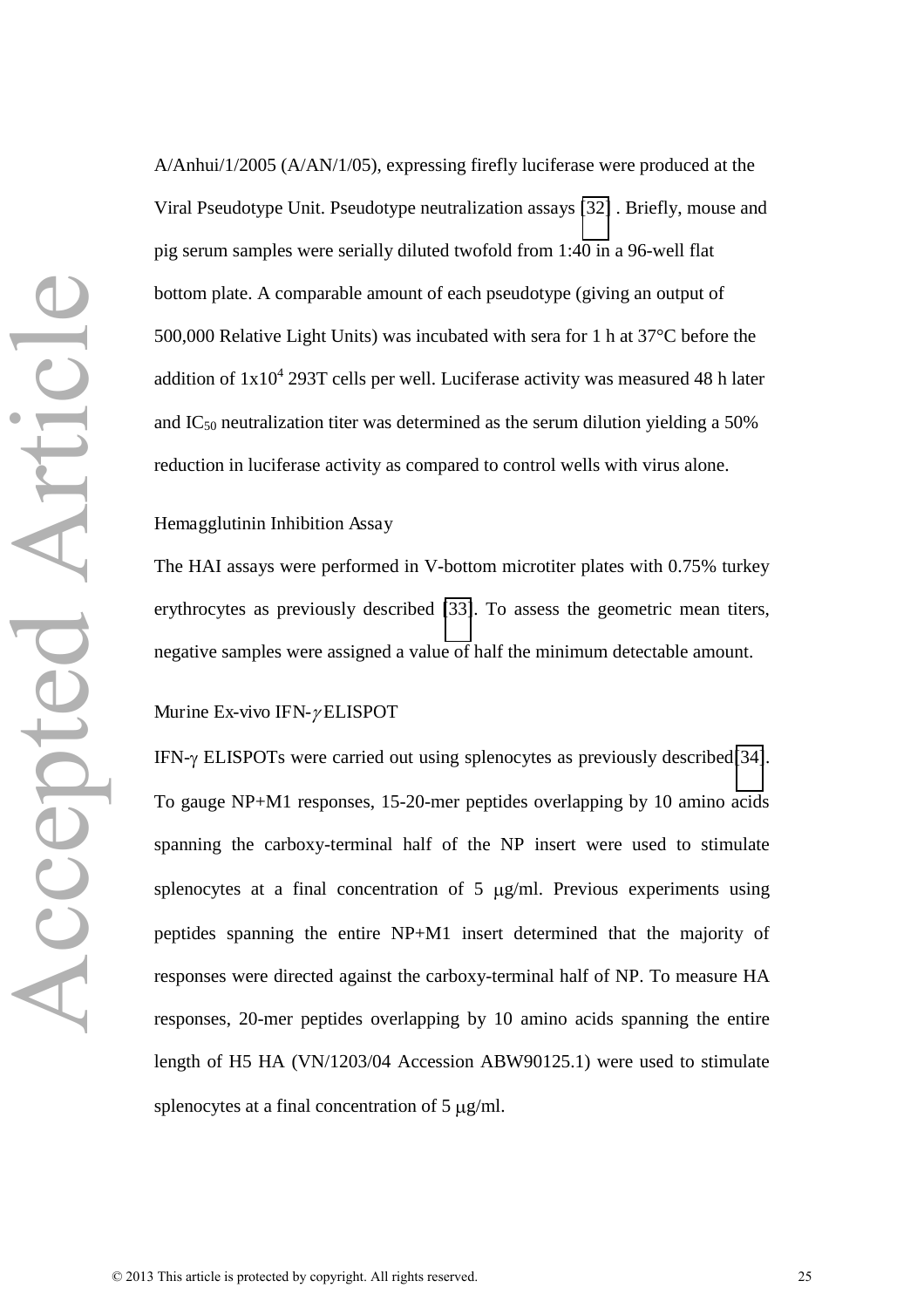Pig ex vivo IFN- $\gamma$  ELISPOT

IFN- $\gamma$  ELISPOTs were completed using PBMCs as previously described [\[27\]](#page-30-3). 15- 20-mer peptides overlapping by 10 amino acids spanning the entire NP+M1 insert were used to stimulate PBMCs at a final concentration of 10  $\mu$ g/ml.

Chicken ex vivo IFN- $\gamma$  ELISPOT

Post mortem spleens were prepared and IFN-γ ELISPOT was carried out as described previously [\[26\]](#page-30-2). Overlapping pools of 15- to 20-mer peptides spanning the entire NP+M1 insert were used to measure T cell responses. Pools of irrelevant peptides were used to control for background responses.

Preparation of cell suspensions for Germinal Center Staining

Draining inguinal lymph nodes were harvested on days 7, 9, and 11 postimmunization. Lymph nodes were passed through a 70 µm cell strainer (Falcon) in PBS. Cells were spun down and resuspended at  $10^7$  cells/mL, before 100  $\mu$ L were plated in a round bottom 96-well plate.

Flow Cytometry and Germinal B Cell Center Staining

Conjugated Abs anti-mouse B220 PerCP-Cy7, CD95-PE and GL-7-FITC were obtained from eBioscience. C57BL/6 mice were immunized as previously described. On days 7, 9, and 11 inguinal draining lymph nodes were harvested and processed as described above. Surface staining was carried out for 30 min at  $4^{\circ}$ C in the dark on  $1x10^{\circ}$  cells in PBS/BSA (0.05% BSA). Cells were spun down and washed twice. Fluorescence was immediately analyzed on an LSRII (BD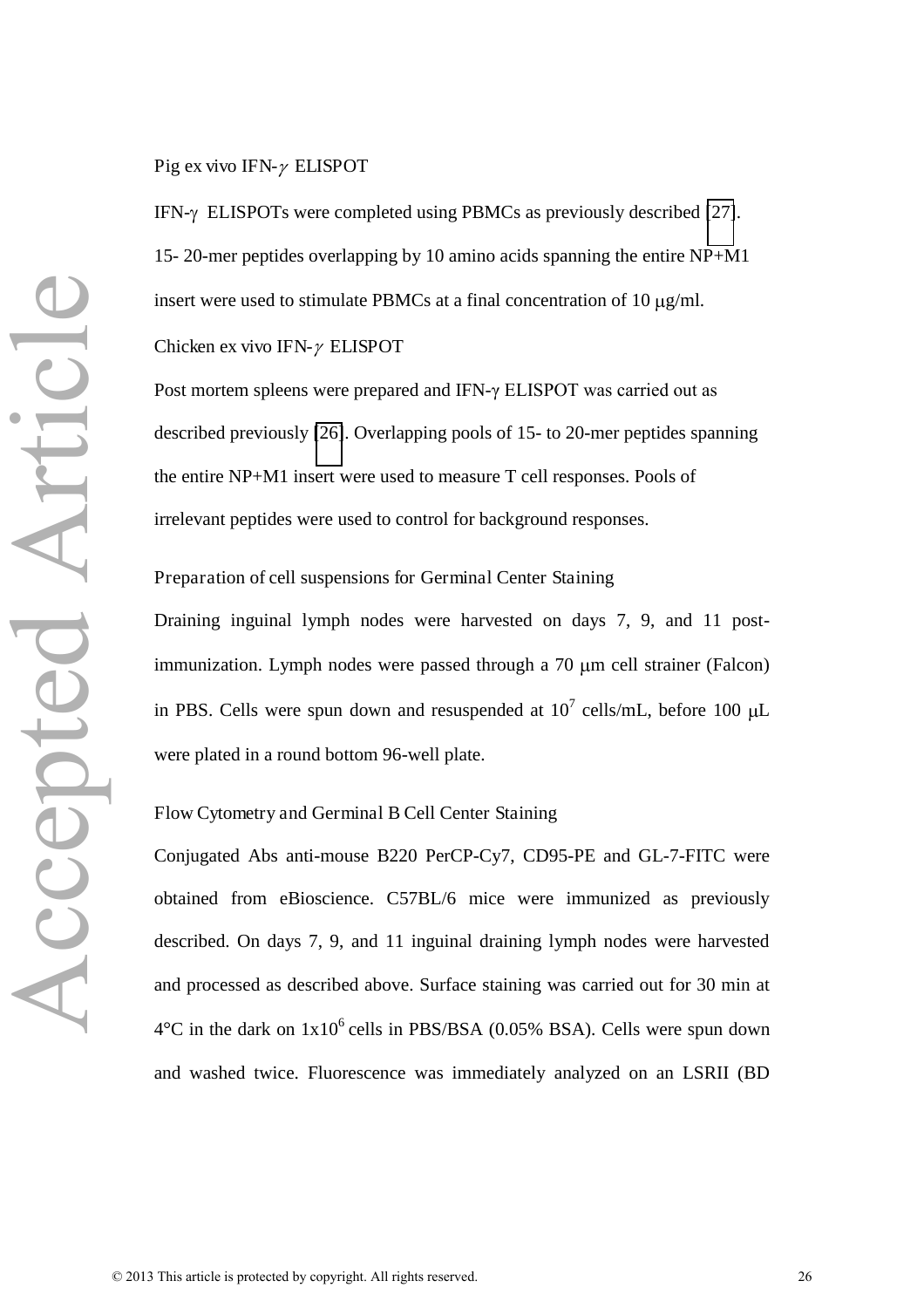Sciences, Franklin Lakes, NJ) and analyzed with FlowJo software (Treestar, Inc. Ashland,OR)

#### Statistical Analysis

Statistical analysis was carried out using Prism 5 software (GraphPad, La Jolla, CA, USA). For nonparametric data, a Mann-Whitney U test was used to compare two groups. One-way ANOVA or Kruskal-Wallis tests were used to compare 2 or more groups. A p value  $\langle 0.05 \rangle$  was considered significant throughout.

#### Acknowledgements

The research leading to these results has received funding from the European Community's Seventh Framework Programme (FP7, 2007-2013), Research Infrastructures action, under the grant agreement No. FP7-228393 (NADIR project). The following reagents were obtained through BEI Resources, NIAID, NIH: H7 Hemagglutinin Protein from A/Netherlands/219/03 (H7N7) and H5 Hemagglutinin from A/VN/1203/04 (H5N1) Recombinant from Baculovirus, NR-2633 and NR-10510 respectively. The following reagent was obtained through the NIH Biodefense and Emerging Infection Research Resources Repository, NIAID, NIH: H5 Hemagglutinin Protein from Influenza Virus, A/duck/Hunan/795/02 (H5N1), Recombinant from Baculovirus, NR-15631. We thank John McCauley at the National Institute of Medical Resource for the provision of virus used in HAI assays and Wendy Barclay at Imperial College London for the influenza virus used in challenges. TL is a James Martin fellow and SCG and BC are Jenner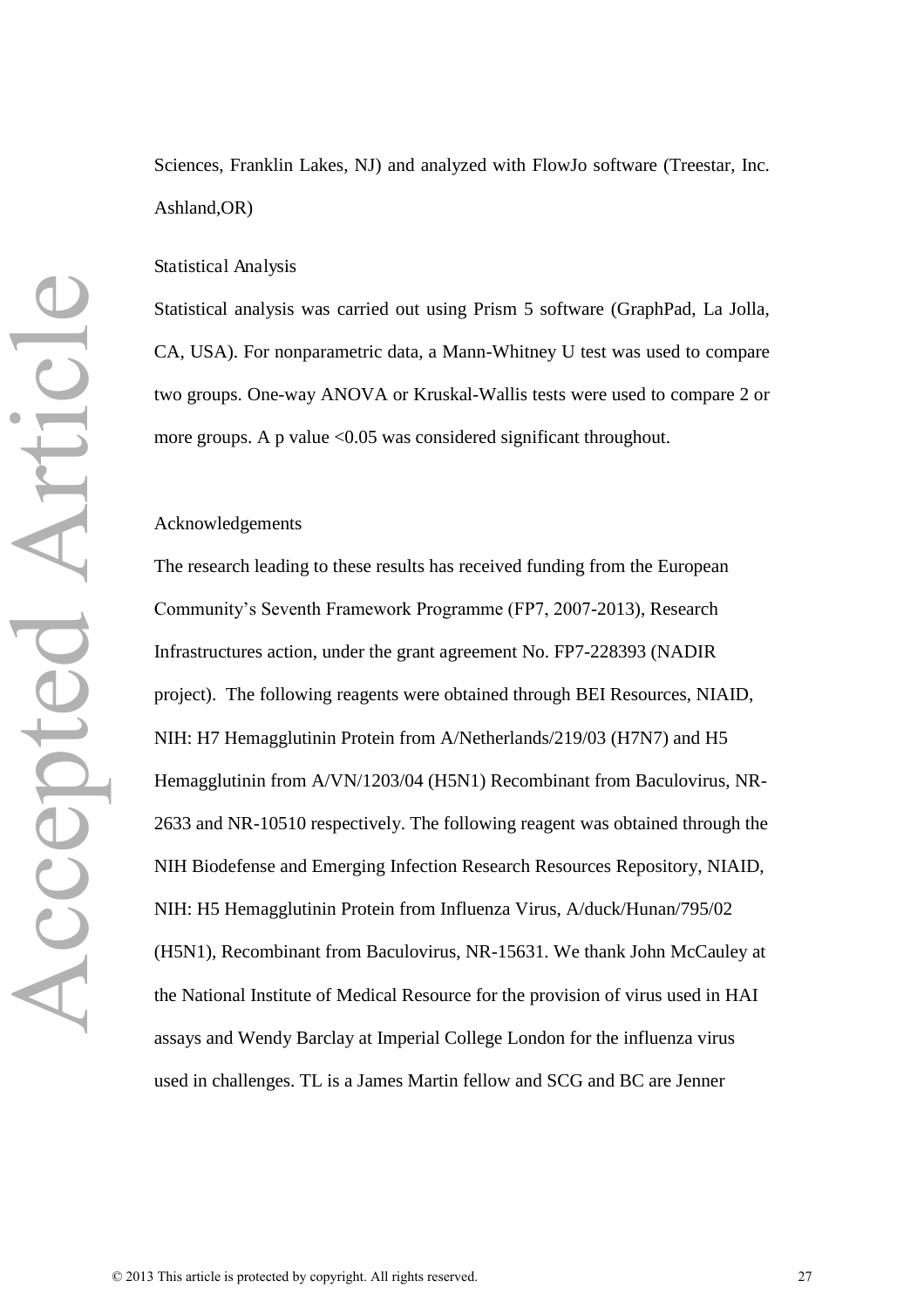<span id="page-28-0"></span>Institute Investigators. SCG is named as an inventor on patents relating to methods of vaccination, including influenza vaccination.

<span id="page-28-2"></span><span id="page-28-1"></span>Conflict of interest

<span id="page-28-11"></span><span id="page-28-10"></span><span id="page-28-9"></span><span id="page-28-8"></span><span id="page-28-7"></span><span id="page-28-6"></span><span id="page-28-5"></span><span id="page-28-4"></span><span id="page-28-3"></span>The authors declare no financial or commercial conflict of interest.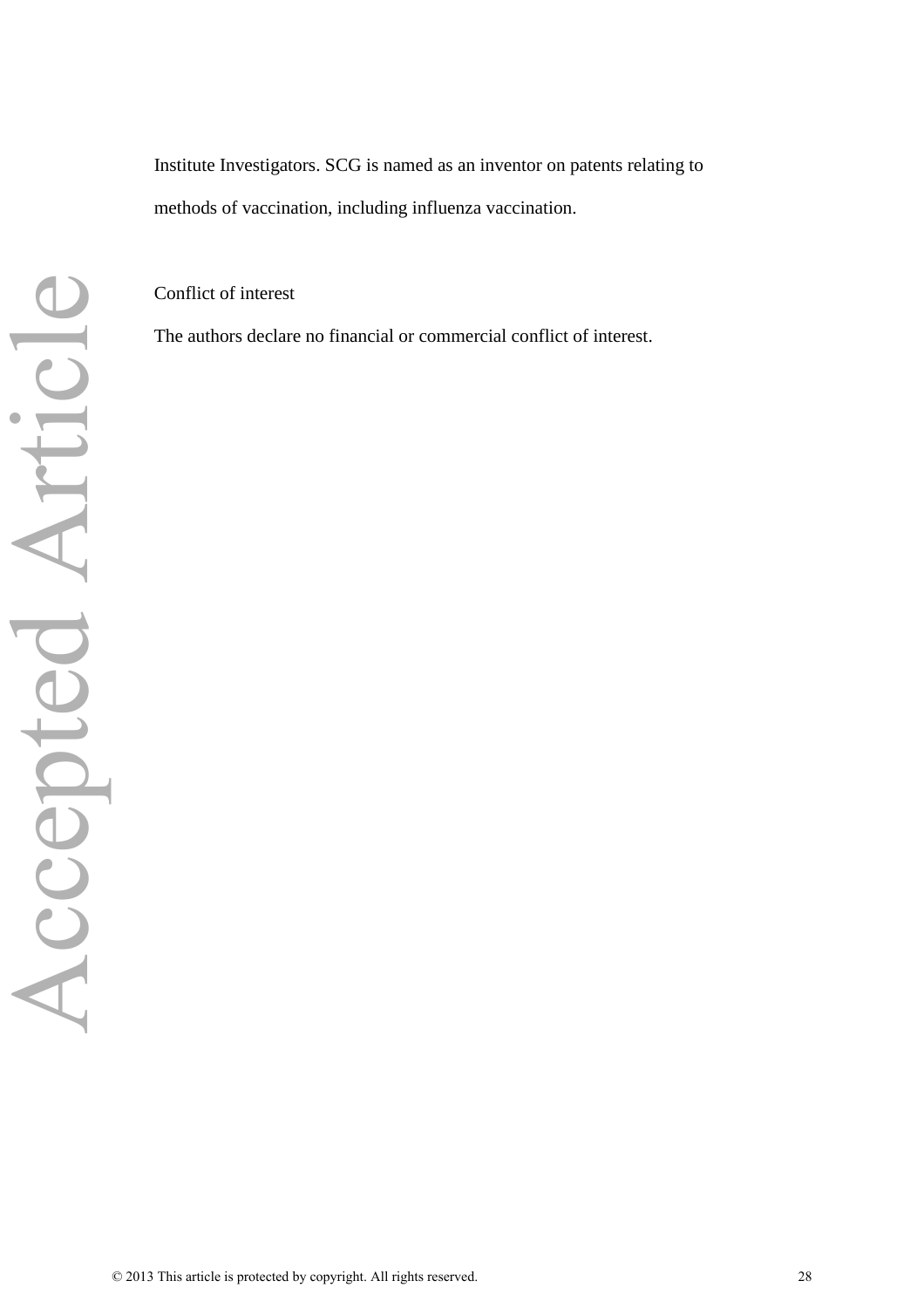#### <span id="page-29-0"></span>References

- 1 **Grebe, K. M., Yewdell, J. W. and Bennink, J. R.,** Heterosubtypic immunity to influenza A virus: where do we stand? Microbes and Infection 2008. **10**: 1024-1029.
- 2 **Ellebedy, A. H. and Webby, R. J.,** Influenza vaccines. Vaccine 2009. **27**: D65-D68.
- 3 **Petrie, J. G., Ohmit, S. E., Johnson, E., Cross, R. T. and Monto, A. S.,** Efficacy Studies of Influenza Vaccines: Effect of End Points Used and Characteristics of Vaccine Failures. Journal of Infectious Diseases 2011. **203**: 1309-1315.
- <span id="page-29-8"></span>4 **Osterholm, M. T., Kelley, N. S., Sommer, A. and Belongia, E. A.,** Efficacy and effectiveness of influenza vaccines: a systematic review and meta-analysis. Lancet Infect Dis 2012. **12**: 36-44.
- 5 **Wei, C. J., Boyington, J. C., McTamney, P. M., Kong, W. P., Pearce, M. B., Xu, L., Andersen, H. et al.,** Induction of Broadly Neutralizing H1N1 Influenza Antibodies by Vaccination. Science 2010. **329**: 1060- 1064.
- <span id="page-29-9"></span>6 **McMichael, A. J., Gotch, F. M., Noble, G. R. and Beare, P. A. S.,** Cyto-Toxic T-Cell Immunity To Influenza. New England Journal of Medicine 1983. **309**: 13-17.
- <span id="page-29-1"></span>7 **Wilkinson, T. M., Li, C. K. F., Chui, C. S. C., Huang, A. K. Y., Perkins, M., Liebner, J. C., Lambkin-Williams, R. et al.,** Preexisting influenza-specific CD4+ T cells correlate with disease protection against influenza challenge in humans. Nat Med 2012. **18**: 274-280.
- <span id="page-29-2"></span>8 **McMichael, A. J., Dongworth, D. W., Gotch, F. M., Clark, A. and Potter, C. W.,** Declining T-Cell Immunity To Influenza, 1977-82. The Lancet 1983. **322**: 762-764.
- <span id="page-29-3"></span>9 **Berthoud, T. K., Hamill, M., Lillie, P. J., Hwenda, L., Collins, K. A., Ewer, K. J., Milicic, A. et al.,** Potent CD8+ T-Cell Immunogenicity in Humans of a Novel Heterosubtypic Influenza A Vaccine, MVA−NP+M1. Clinical Infectious Diseases 2011. **52**: 1-7.
- <span id="page-29-4"></span>10 **Lillie, P. J., Berthoud, T. K., Powell, T. J., Lambe, T., Mullarkey, C., Spencer, A. J., Hamill, M. et al.,** Preliminary assessment of the efficacy of a T-cell-based influenza vaccine, MVA-NP+M1, in humans. Clin Infect Dis 2012. **55**: 19-25.
- <span id="page-29-5"></span>11 **Kasturi, S. P., Skountzou, I., Albrecht, R. A., Koutsonanos, D., Hua, T., Nakaya, H. I., Ravindran, R. et al.,** Programming the magnitude and persistence of antibody responses with innate immunity. Nature 2011. **470**: 543-U136.
- <span id="page-29-7"></span><span id="page-29-6"></span>12 **Powell, T. J., Fox, A., Peng, Y., Le Thi Quynh, M., Lien, V. T. K., Hang, N. L. K., Wang, L. et al.,** Identification of H5N1-Specific T-Cell Responses in a High-risk Cohort in Vietnam Indicates the Existence of Potential Asymptomatic Infections. Journal of Infectious Diseases 2012. **205**: 20-27.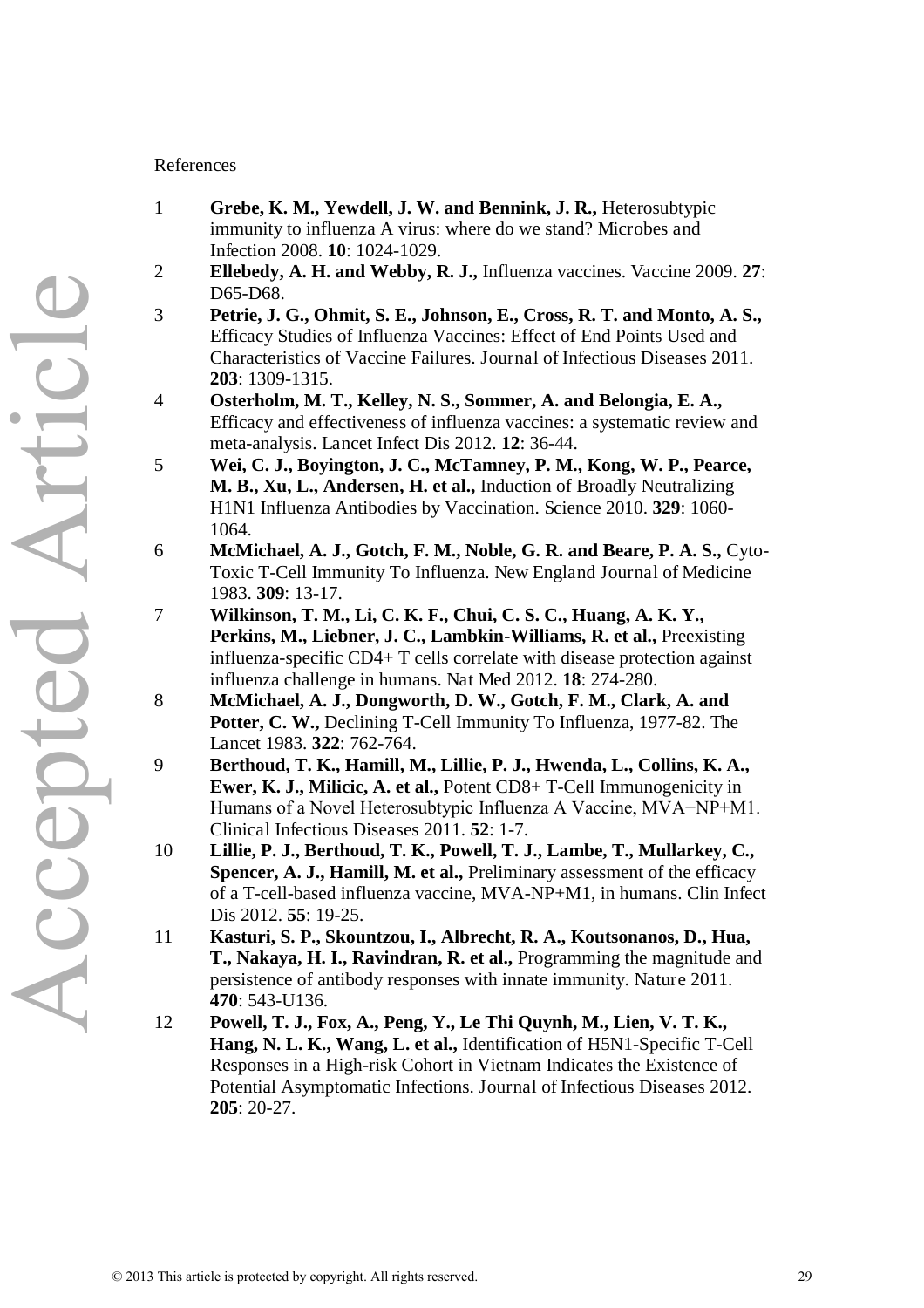- <span id="page-30-0"></span>13 **Nolan, T. M., Richmond, P. C., Skeljo, M. V., Pearce, G., Hartel, G., Formica, N. T., Höschler, K. et al.,** Phase I and II randomised trials of the safety and immunogenicity of a prototype adjuvanted inactivated splitvirus influenza A (H5N1) vaccine in healthy adults. Vaccine 2008. **26**: 4160-4167.
- <span id="page-30-2"></span><span id="page-30-1"></span>14 **Stephenson, I., Bugarini, R., Nicholson, K. G., Podda, A., Wood, J. M., Zambon, M. C. and Katz, J. M.,** Cross-Reactivity to Highly Pathogenic Avian Influenza H5N1 Viruses after Vaccination with Nonadjuvanted and MF59-Adjuvanted Influenza A/Duck/Singapore/97 (H5N3) Vaccine: A Potential Priming Strategy. Journal of Infectious Diseases 2005. **191**: 1210-1215.
- 15 **Leroux-Roels, I., Borkowski, A., Vanwolleghem, T., Dramé, M., Clement, F., Hons, E., Devaster, J.-M. et al.,** Antigen sparing and crossreactive immunity with an adjuvanted rH5N1 prototype pandemic influenza vaccine: a randomised controlled trial. The Lancet. **370**: 580- 589.
- <span id="page-30-4"></span><span id="page-30-3"></span>16 **Nakayama, T., Kashiwagi, Y., Kawashima, H., Kumagai, T., Ishii, K. J. and Ihara, T.,** Alum-adjuvanted H5N1 whole virion inactivated vaccine (WIV) enhanced inflammatory cytokine productions. Vaccine 2012. **30**: 3885-3890.
- <span id="page-30-5"></span>17 **Kreijtz, J. H. C. M., Suezer, Y., de Mutsert, G., van Amerongen, G., Schwantes, A., van den Brand, J. M. A., Fouchier, R. A. M. et al.,** MVA-Based H5N1 Vaccine Affords Cross-Clade Protection in Mice against Influenza A/H5N1 Viruses at Low Doses and after Single Immunization. PLoS ONE 2009. **4**: e7790.
- <span id="page-30-6"></span>18 **Toro, H., van Ginkel, F. W., Tang, D.-c. C., Schemera, B., Rodning, S. and Newton, J.,** Avian Influenza Vaccination in Chickens and Pigs with Replication-Competent Adenovirus Free Human Recombinant Adenovirus 5. Avian Diseases 2010. **54**: 224-231.
- <span id="page-30-7"></span>19 **Toro, H., Suarez, D. L., Tang, D.-c. C., van Ginkel, F. W. and Breedlove, C.,** Avian Influenza Mucosal Vaccination in Chickens with Replication-Defective Recombinant Adenovirus Vaccine. Avian Diseases 2011. **55**: 43-47.
- 20 **Brown, I. H.,** The epidemiology and evolution of influenza viruses in pigs. Veterinary Microbiology 2000. **74**: 29-46.
- <span id="page-30-8"></span>21 **Hutchings, C. L., Gilbert, S. C., Hill, A. V. S. and Moore, A. C.,** Novel Protein and Poxvirus-Based Vaccine Combinations for Simultaneous Induction of Humoral and Cell-Mediated Immunity. The Journal of Immunology 2005. **175**: 599-606.
- <span id="page-30-10"></span><span id="page-30-9"></span>22 **Russell, S. M., Liew, F. Y.,** T cells primed by influenza virion internal components can cooperate in the antibody response to haemagglutinin. Nature 1979. **280**: 147-148.
- 23 **Russell, S. M. and Liew, F. Y.,** Cell cooperation in antibody responses to influenza virus. I. Priming of helper T cells by internal components of the virion. European Journal of Immunology 1980. **10**: 791-796.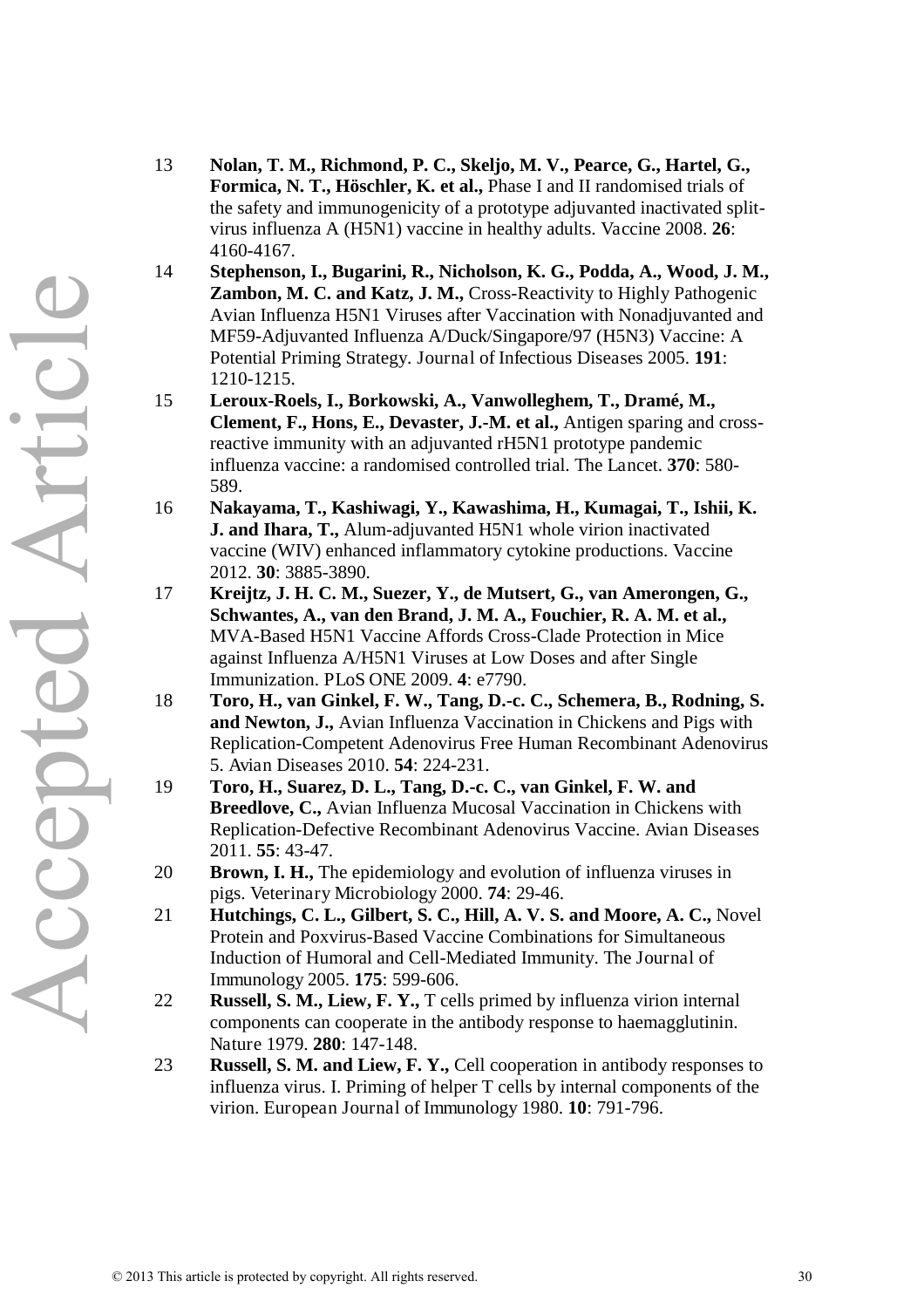- **Maudrich, M., Pumpens, P. et al.,** Universal vaccine against influenza virus: Linking TLR signaling to anti-viral protection. European Journal of Immunology 2012. **42**: 863-869. 25 **Veits, J., Römer-Oberdörfer, A., Helferich, D., Durban, M., Suezer, Y., Sutter, G. and Mettenleiter, T. C.,** Protective efficacy of several vaccines against highly pathogenic H5N1 avian influenza virus under experimental conditions. Vaccine 2008. **26**: 1688-1696.
	- 26 **Boyd, A. C., Ruiz-Hernandez, R., Peroval, M. Y., Carson, C., Balkissoon, D., Staines, K., Turner, A. V. et al.,** Towards a universal vaccine for avian influenza: Protective efficacy of modified Vaccinia virus Ankara and Adenovirus vaccines expressing conserved influenza antigens in chickens challenged with low pathogenic avian influenza virus. Vaccine 2013. **31**: 670-675.

24 **Schmitz, N., Beerli, R. R., Bauer, M., Jegerlehner, A., Dietmeier, K.,** 

- 27 **Lefevre, E. A., Carr, B. V., Inman, C. F., Prentice, H., Brown, I. H., Brookes, S. M., Garcon, F. et al.,** Immune Responses in Pigs Vaccinated with Adjuvanted and Non-Adjuvanted A(H1N1)pdm/09 Influenza Vaccines Used in Human Immunization Programmes. Plos One 2012. **7**.
- 28 **Antrobus, R. D., Lillie, P. J., Berthoud, T. K., Spencer, A. J., McLaren, J. E., Ladell, K., Lambe, T. et al.,** A T Cell-Inducing Influenza Vaccine for the Elderly: Safety and Immunogenicity of MVA-NP+M1 in Adults Aged over 50 Years. PLoS ONE 2012. **7**.
- 29 **Draper, S. J., Moore, A. C., Goodman, A. L., Long, C. A., Holder, A. A., Gilbert, S. C., Hill, F. et al.,** Effective induction of high-titer antibodies by viral vector vaccines. Nat Med 2008. **14**: 819-821.
- 30 **Dicks, M. D. J., Spencer, A. J., Edwards, N. J., Wadell, G., Bojang, K., Gilbert, S. C., Hill, A. V. S. et al.,** A Novel Chimpanzee Adenovirus Vector with Low Human Seroprevalence: Improved Systems for Vector Derivation and Comparative Immunogenicity. PLoS ONE 2012. **7**: e40385.
- 31 **Miura, K., Orcutt, A. C., Muratova, O. V., Miller, L. H., Saul, A. and Long, C. A.,** Development and characterization of a standardized ELISA including a reference serum on each plate to detect antibodies induced by experimental malaria vaccines. Vaccine 2008. **26**: 193-200.
- 32 **Temperton, N. J., Hoschler, K., Major, D., Nicolson, C., Manvell, R., Hien, V. M., Ha, D. Q. et al.,** A sensitive retroviral pseudotype assay for influenza H5N1-neutralizing antibodies. Influenza and Other Respiratory Viruses 2007. **1**: 105-112.
- 33 **Global Influenza Programme, W.,** WHO Manual on Animal Influenza Diagnosis and Surveillance 2002
- 34 **de Cassan, S. C., Forbes, E. K., Douglas, A. D., Milicic, A., Singh, B., Gupta, P., Chauhan, V. S. et al.,** The Requirement for Potent Adjuvants To Enhance the Immunogenicity and Protective Efficacy of Protein Vaccines Can Be Overcome by Prior Immunization with a Recombinant Adenovirus. The Journal of Immunology 2011. **187**: 2602-2616.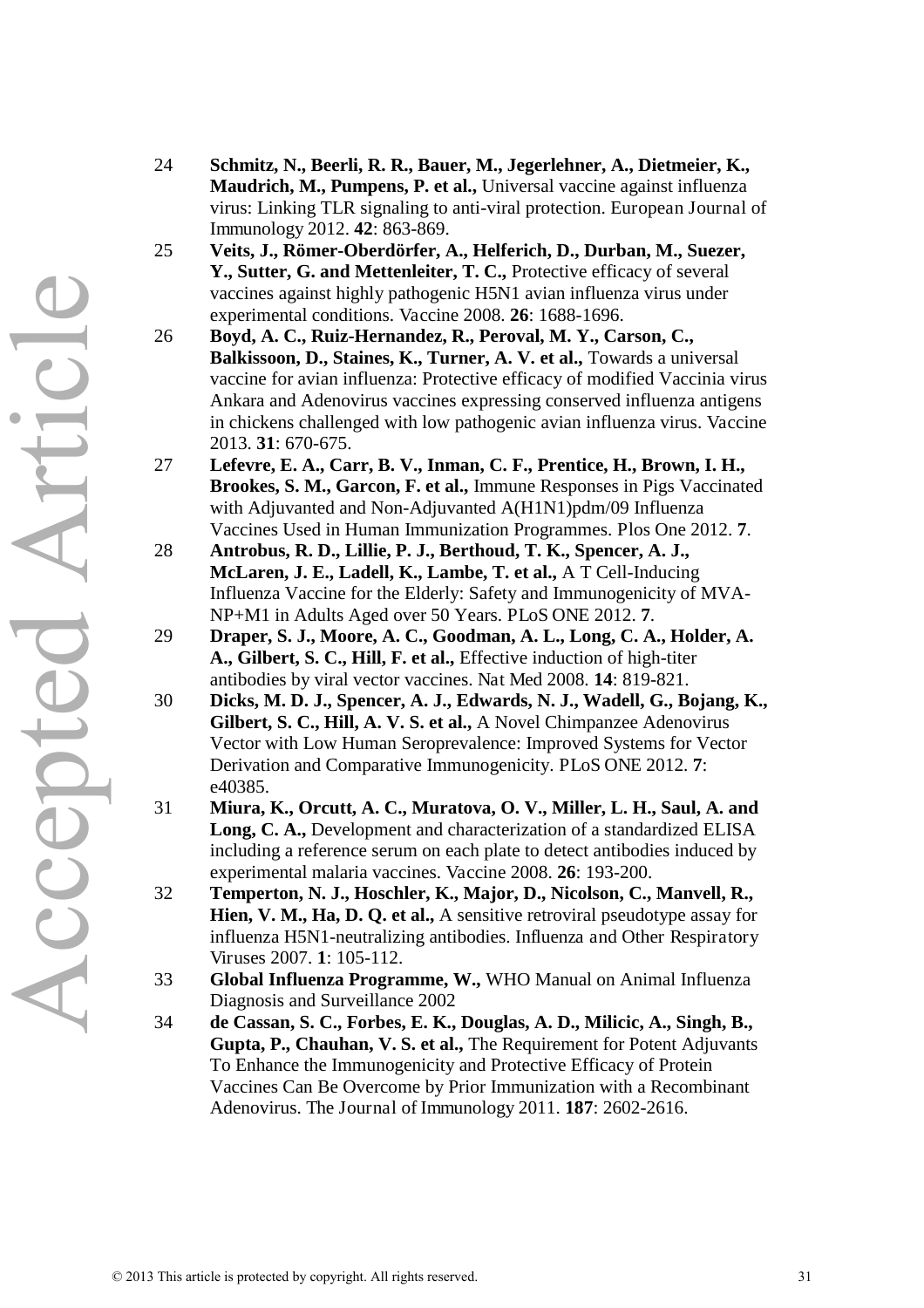Figure 1. Co-administration of MVA-NP+M1 can affect the immune response to inactivated influenza vaccine. Mice were immunized i.m. with 0.2  $\mu$ g TIV  $\pm$ MVA-NP+M1 via the mixed administration route (Material and Methods). Total IgG titers in the serum were measured to TIV by standardized ELISA. "MVA" is used to abbreviate "MVA-NP+M1". (A) IgG titers measured at 2 weeks postimmunization. \*\*\* p<0.001 by Mann-Whitney test. (B) T-cell responses assayed by ex vivo IFN-け ELISPOT in splenocytes at 2 weeks post-immunization are shown. Cells were stimulated with NP peptide pools. \*\*  $p<0.01$  \*\*\* $p<0.001$  by Kruskal-Wallis test. (A, B) Symbols represent individual mice and bars represent medians. (C) Dose escalation study. Total IgG titers in the serum were measured to TIV by standardized ELISA. The dotted line indicates threshold for responses above background. Data are shown as median  $+$  interquartile range of 5 (0.004, 0.02, 0.1 and 1  $\mu$ g doses), 10 (1.5  $\mu$ g dose), 15 (0.04  $\mu$ g dose) and 20 (0.2  $\mu$ g dose) mice per group. (A-C) Data shown are pooled from three independent experiments. \*p<0.05, \*\*p<0.01, \*\*\*p<0.001 by Mann-Whitney test.

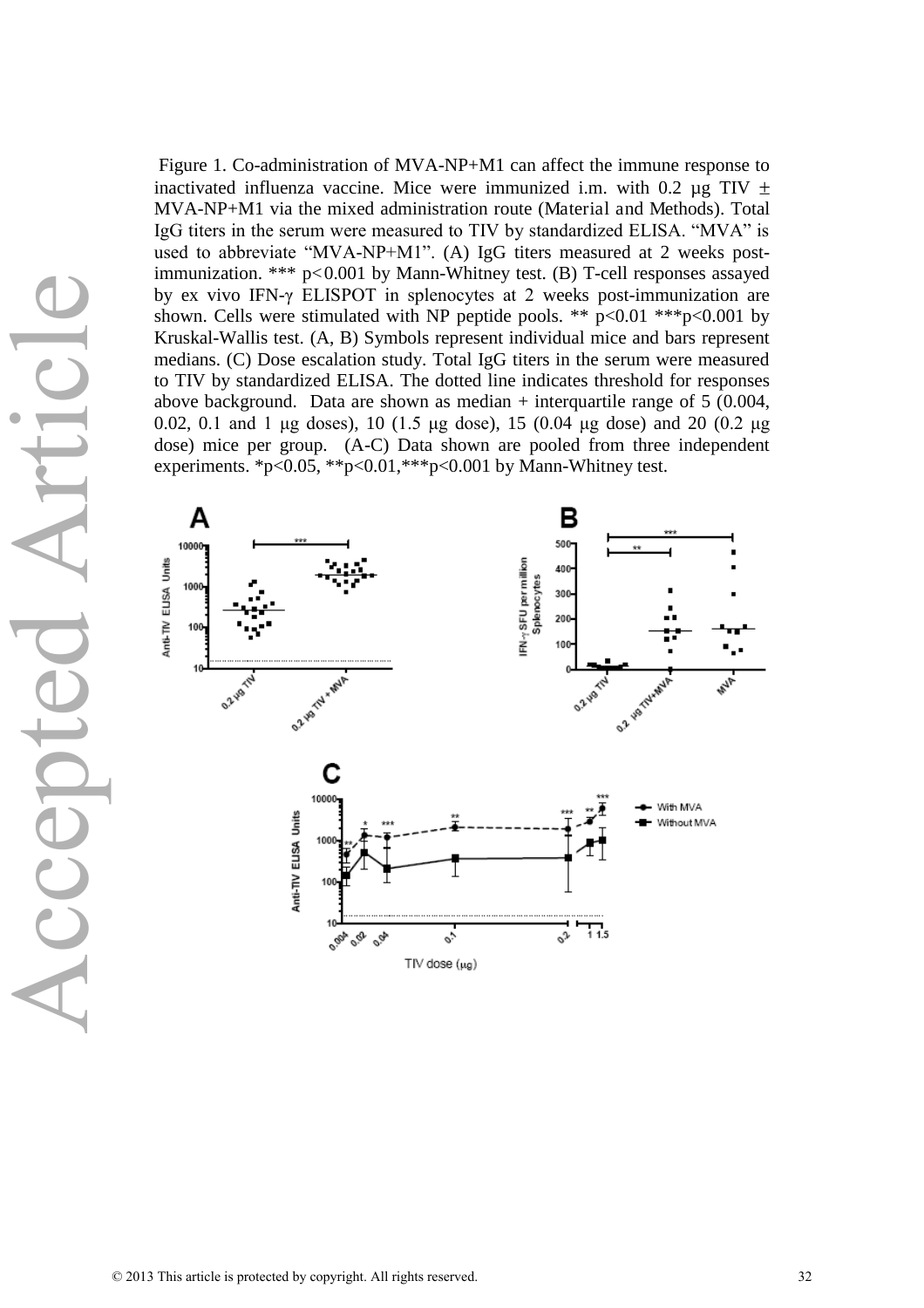Figure 2. Longevity of vaccine induced IgG responses. Mice were immunized i.m. with  $TIV \pm MVA-NP+M1$ . For mice receiving  $TIV+MVA-NP+M1$ , vaccines were mixed prior to administration. Total IgG titers in the serum were measured to TIV by standardized ELISA at 2, 8, 16, and 24 weeks post-immunization for (A) 0.04  $\mu$ g TIV ± MVA-NP+M1, (B) 0.2  $\mu$ g TIV ± MVA-NP+M1, (C) 1  $\mu$ g ± MVA-NP+M1. and Panel C(D): 1.5  $\mu$ g  $\pm$  MVA-NP+M1. The dotted line indicates threshold for responses above background. Data are shown as median + interquartile range for 5 mice per group and are representative of one experiment. \*p<0.05, \*\*p<0.01, \*\*\*p<0.001 by Mann-Whitney test.

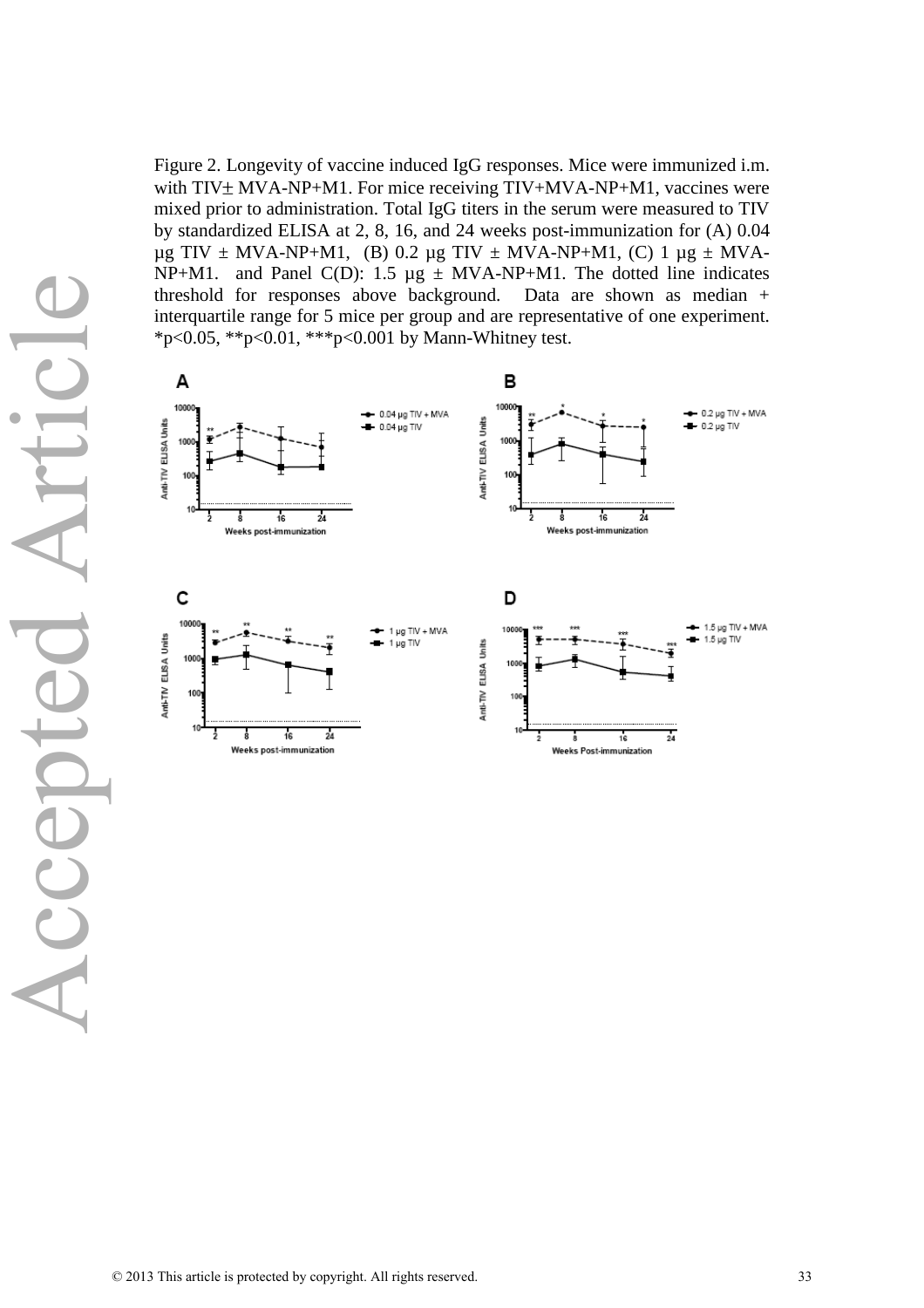Figure 3. Optimizing the co-administration regimen and homologous challenge. Mice were immunized i.m. with  $0.2 \mu g TIV+MVA-NP+M1$  via three separate administration routes (Separate flank, Adjacent, and Mixed as described in Materials and Methods). Total IgG titers were measured in the serum in response to TIV by ELISA at 2 weeks post-immunization. (A) Comparison of median IgG levels in response to TIV by ELISA at 2 weeks. Each symbol represents individual mice and the bars represent medians; data shown are pooled from three experiments performed. The dotted line indicates threshold for responses above background. A Kruskal-Wallis test with Dunn's multiple comparison posttest was used to determine statistical significance \*p<0.05, \*\*\*p<0.001(B) Mixed coadministration of TIV and MVA-NP+M1 affects the percentage of germinal center B cells in the draining lymph node. Germinal center B cells in the draining inguinal lymph nodes were examined at 7, 9, and 11 days post-immunization by flow cytometry. Lymphocytes were gated on  $B220<sup>hi</sup>$  cells and subsequently analyzed for expression of CD95-PE and GL-7-FITC. Data are shown as median + interquartile range of 4 mice per time point and are from one experiment representative of two performed.  $*_{p<0.05}$  by Mann Whitney test. (C, D) Morbidity and mortality after homologous influenza challenge. Groups of C56BL/6 mice were immunized with either 0.2  $\mu$ g TIV, 0.2  $\mu$ g TIV+ MVA-NP+M1, or left unvaccinated. Six months following immunization animals were challenged intranasally with  $1x10^4$  PFU of A/England/195/09 and monitored for weight loss and survival. (C) The average % weight loss per day per treatment group and (D) the survival curves up to day 14 post-challenge are shown. Curves are offset by 0.2 units to allow for ease of viewing. Data are shown as mean of 7 mice per group and are representative of one experiment.



 $\mathbf{B}$ 

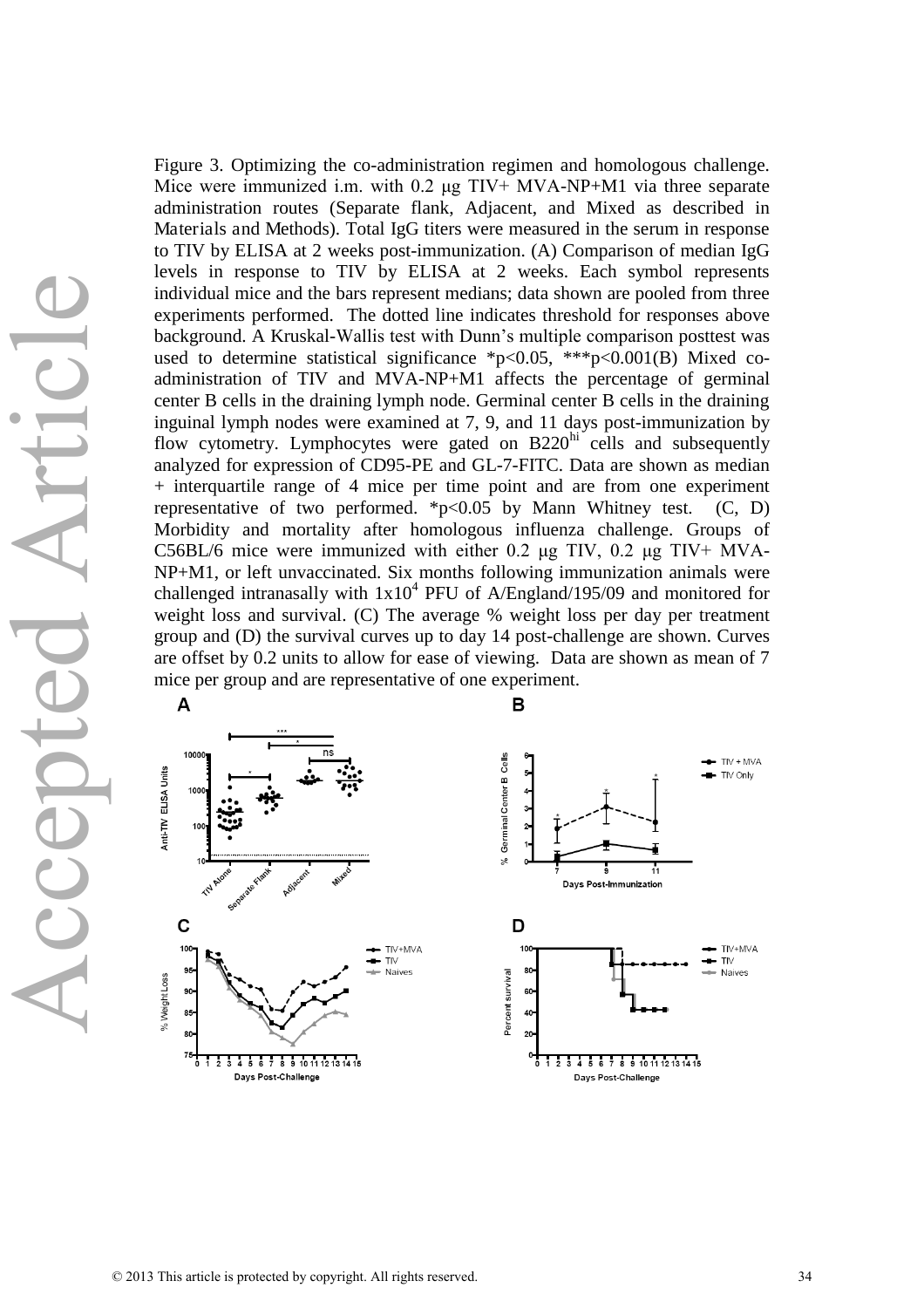Figure 4. Ab responses to HA in mice, chickens, and pigs following MVA- $NP+M1$  co-administration. Mice were immunized i.m. twice with either 10  $\mu$ g H5 HA A/Vietnam/1203/04 alone (H5 only) or H5 HA+ MVA-NP+M1 (H5+MVA). Vaccinations were administered via the mixed route three weeks apart. For chicken experiments, birds were either not primed (nil io) or primed io with AdHu5-NP+M1  $1x10^9$  infectious units (Ad io) and boosted with either H7 HA A/Netherlands/219/03 alone (HA only), or H7 HA+MVA-NP+M1 (MVA+HA) at three weeks post-hatch. Naïve animals receiving no treatment served as controls (no treatment). Pigs were primed i.m. with 10 µg H5 HA (A/duck/Hunan/795/02), 5  $x10^{10}$  vp ChAdOx1-NP+M1, or 10  $\mu$ g H5 HA+ ChAdOx1-NP+M1 (adjacent administration route). Four weeks later animals were boosted with either 10 µg H5 HA,  $1.5 \times 10^8$  PFU MVA-NP+M1, or 10 µg H5 HA+ MVA-NP+M1. For mice and pigs, total IgG titers were measured in the serum in response to H5 HA by ELISA. Total IgY titers were measured to H7 HA by ELISA in chicken serum samples. (A) Time course of median IgG titers in mice for each treatment group. Data are shown as median  $+$  interguartile range for 5 animals and are representative of one experiment. The dotted line indicates threshold for responses above background. \*p<0.05, \*\*p<0.01 by Mann-Whitney test. (B) Tcell responses assayed by ex vivo IFN- $\gamma$  ELISPOT in mouse splenocytes at 2 weeks post  $1<sup>st</sup>$  immunization Cells were stimulated with H5 HA peptides; each symbol represents an individual mouse and bars represent medians. Data shown are representative of one experiment.  $*p<0.01$  by Mann-Whitney test. (C) Median IgY levels in chickens against H7 HA by ELISA at all time points for all groups. Sera was pooled from 5 birds per immunization group. The dotted line indicates threshold for responses above background. (D) T-cell responses assayed by ex vivo IFN- $\gamma$  ELISPOT in chicken splenocytes at 10 days post-boost. Cells were stimulated with overlapping NP+M1 peptide pools. Each symbol represents an individual chicken and bars represent means. Data shown are representative of one experiment \*p<0.05 by one-way ANOVA with Tukey's multiple comparison posttest. (E) Median H5 HA IgG titers in pigs at day 42 post-prime immunization. (F) T-cell responses assayed by ex vivo IFN- $\gamma$  ELISPOT in pig PBMCs at the peak of the T-cell response (day 35 post-prime immunization). Cells were stimulated with overlapping NP+M1 peptide pools and responses to individual pools were summed for each animal. Each symbol represents an individual pig and bars represent medians. Data shown are representative of one experiment. \*p<0.05 \*\*p<0.01 by Kruskal-Wallis test.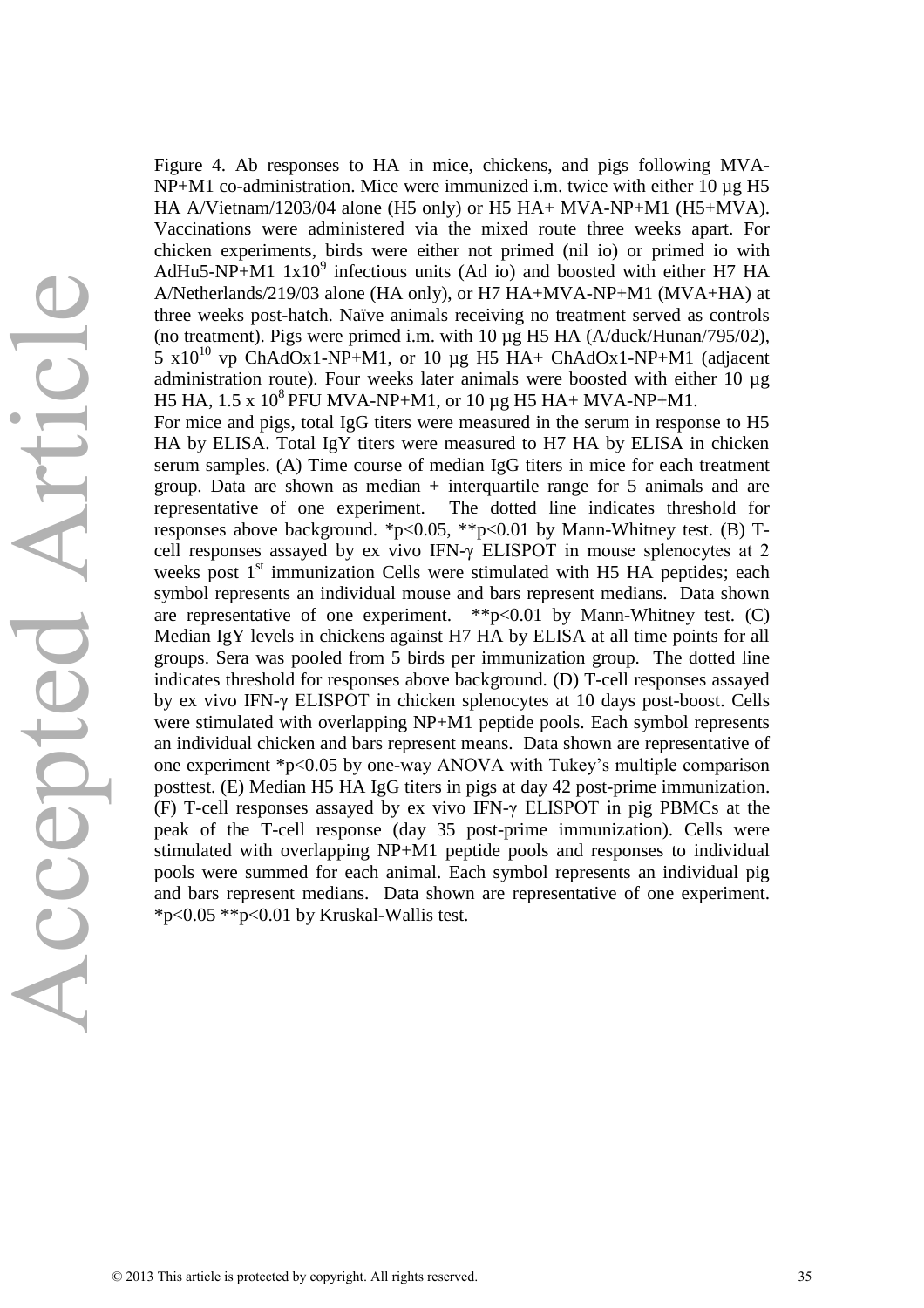Accepted Article rtic  $\bullet$ LCCODI

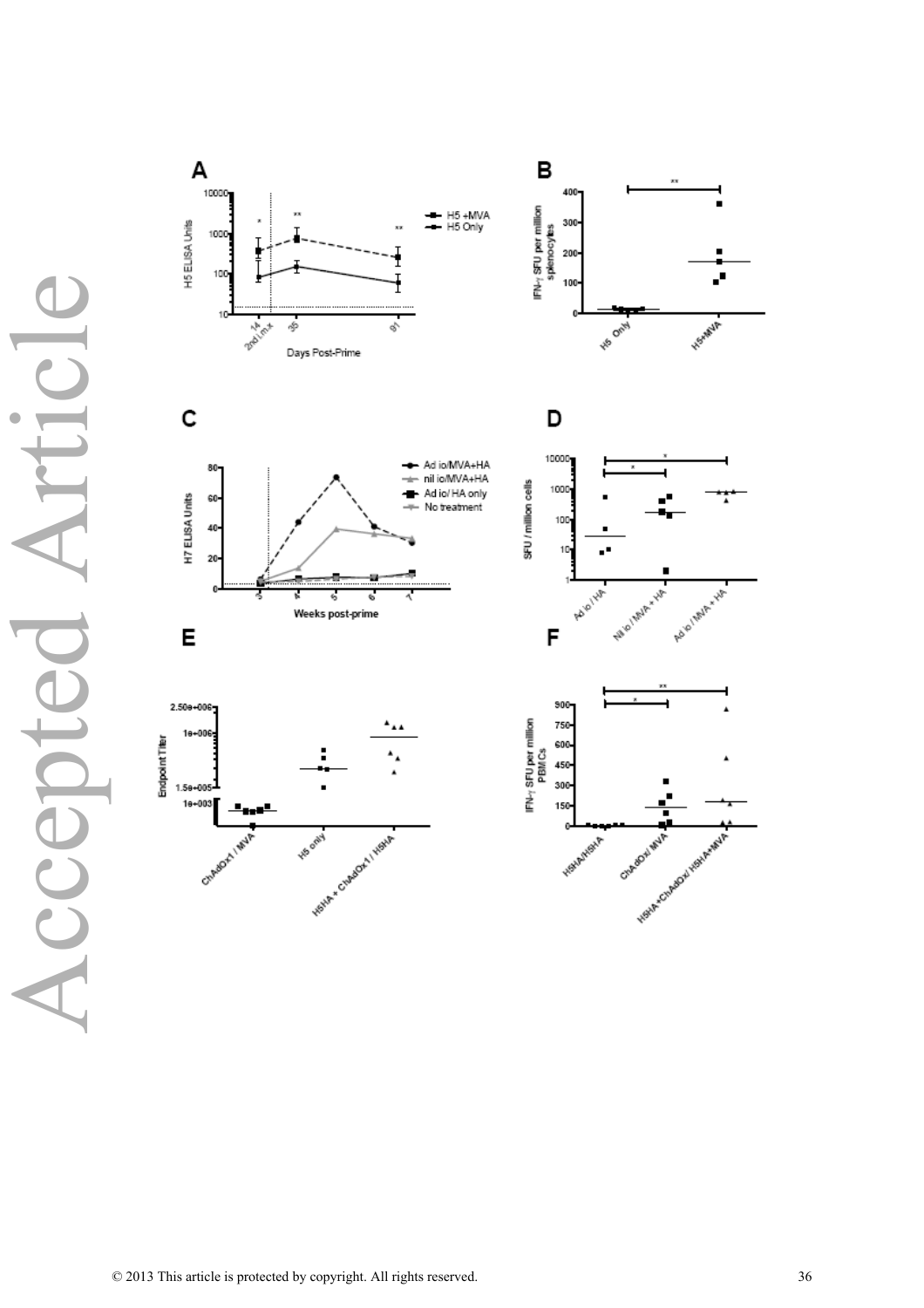|                     | HI Titer $\geq 20$ |          | HI Titer $\geq 40$ |              |
|---------------------|--------------------|----------|--------------------|--------------|
|                     | $\mathbf n$        | %        | $\mathbf n$        | $\%$         |
| $0.2$ ug TIV        |                    |          |                    |              |
| A/CA/07/09          | 4/10               | 40       | 0/10               | $\mathbf{0}$ |
| A/Perth/16/09       | 0/10               | $\Omega$ | 0/10               | $\theta$     |
| B/Brisbane/60/08    | 0/10               | $\Omega$ | 0/10               | $\theta$     |
| $0.2$ ug TIV +MVA   |                    |          |                    |              |
| A/CA/07/09          | 7/10               | 70       | 4/10               | 40           |
| A/Perth/16/09       | 9/10               | 90       | 6/10               | 60           |
| $B/B$ risbane/60/08 | 0/10               | $\Omega$ | 0/10               | $\theta$     |

Table 1 HAI responses to homologous TIV components at 2 weeks postimmunization.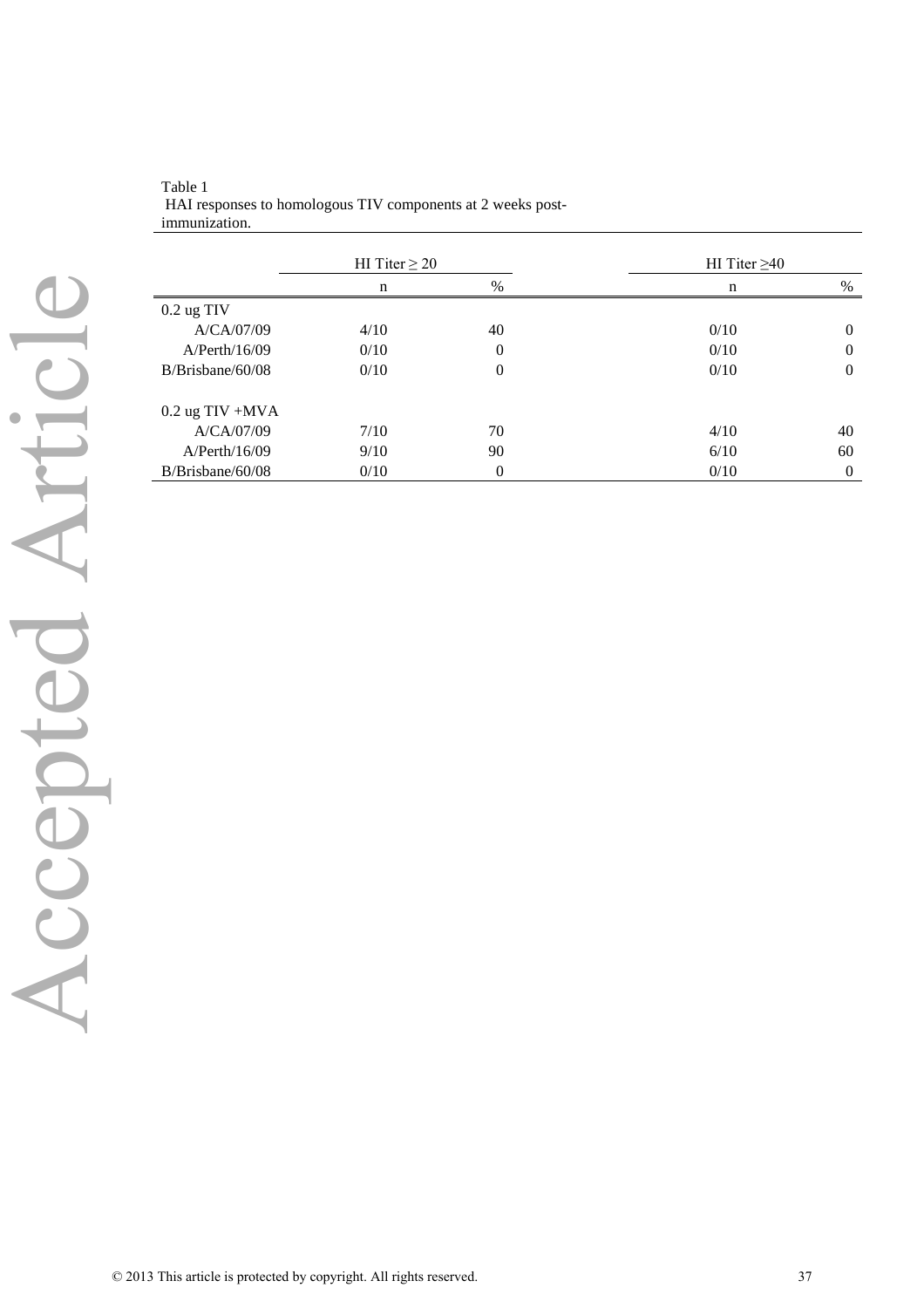Table 2 HAI titers to influenza virus at 2 weeks postimmunization.

|                  |                  | HAI titer, geometric mean (95%<br>CI) |
|------------------|------------------|---------------------------------------|
|                  |                  | $0.2$ ug TIV                          |
|                  | $0.2$ ug TIV     | $+MVA$                                |
|                  |                  |                                       |
|                  | 13.2 (10.2-      | $34.8^{\circ}(16.2 -$                 |
| A/CA/07/09       | 17.7)            | 75.07)                                |
| A/Perth/16/09    | $15.2(8.9-25.8)$ | $52.8^b$ (26-107.2)                   |
| B/Brisbane/60/08 | N/A              | N/A                                   |
|                  |                  |                                       |

<sup>a</sup> Significantly different between 0.2  $\mu$ g TIV and 0.2 ug TIV+MVA (p< 0.05 by Mann-Whitney U test)  $b$  Significantly different between 0.2 µg TIV and 0.2 ug TIV+MVA (p<0.01 by Mann-Whitney U test) N/A insufficient responses to calculate GM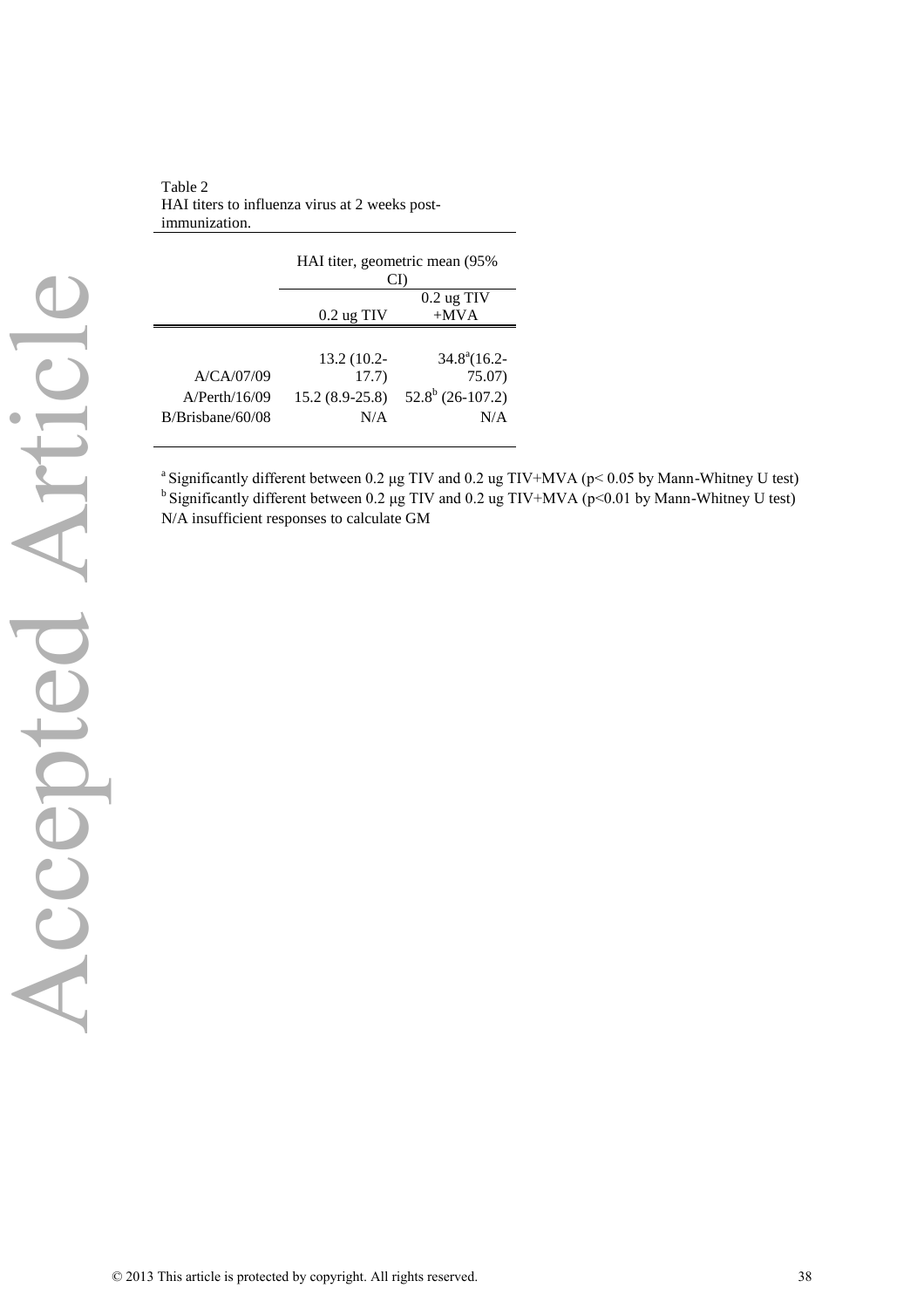Table 3

Median inhibitory concentration (IC<sub>50</sub>) titers of mouse antisera against H5N1 lentiviral pseudotypes at 2 week post 2nd immunization.

Mice were immunized twice with H5 HA from A/VN/1203/04 (clade 1) +/- MVA-NP+M1 (MVA)

|                       | Homology |                                      |                             | $IC_{50}$ Titers   |
|-----------------------|----------|--------------------------------------|-----------------------------|--------------------|
| Lentiviral Pseudotype | Clade    | % Amino Acid<br>sequence<br>identity | H <sub>5</sub> protein only | $H5+MVA$           |
| A/VN/1203/04          |          | 100                                  | 70                          | $799$ <sup>a</sup> |
| A/IN/5/05             | 2.1.3.2  | 96.6                                 | 160                         | 714 <sup>a</sup>   |
| A/AN/1/05             | 2.3.4    | 96.3                                 | 134                         | $1372^a$           |
| A/tk/Tk/1/05          | 2.2.1    | 96.1                                 | 188                         | $1711^{\rm a}$     |

<sup>a</sup> Significantly different between H5 only and H5+MVA ( $p$ < 0.01 by Mann-Whitney U test)